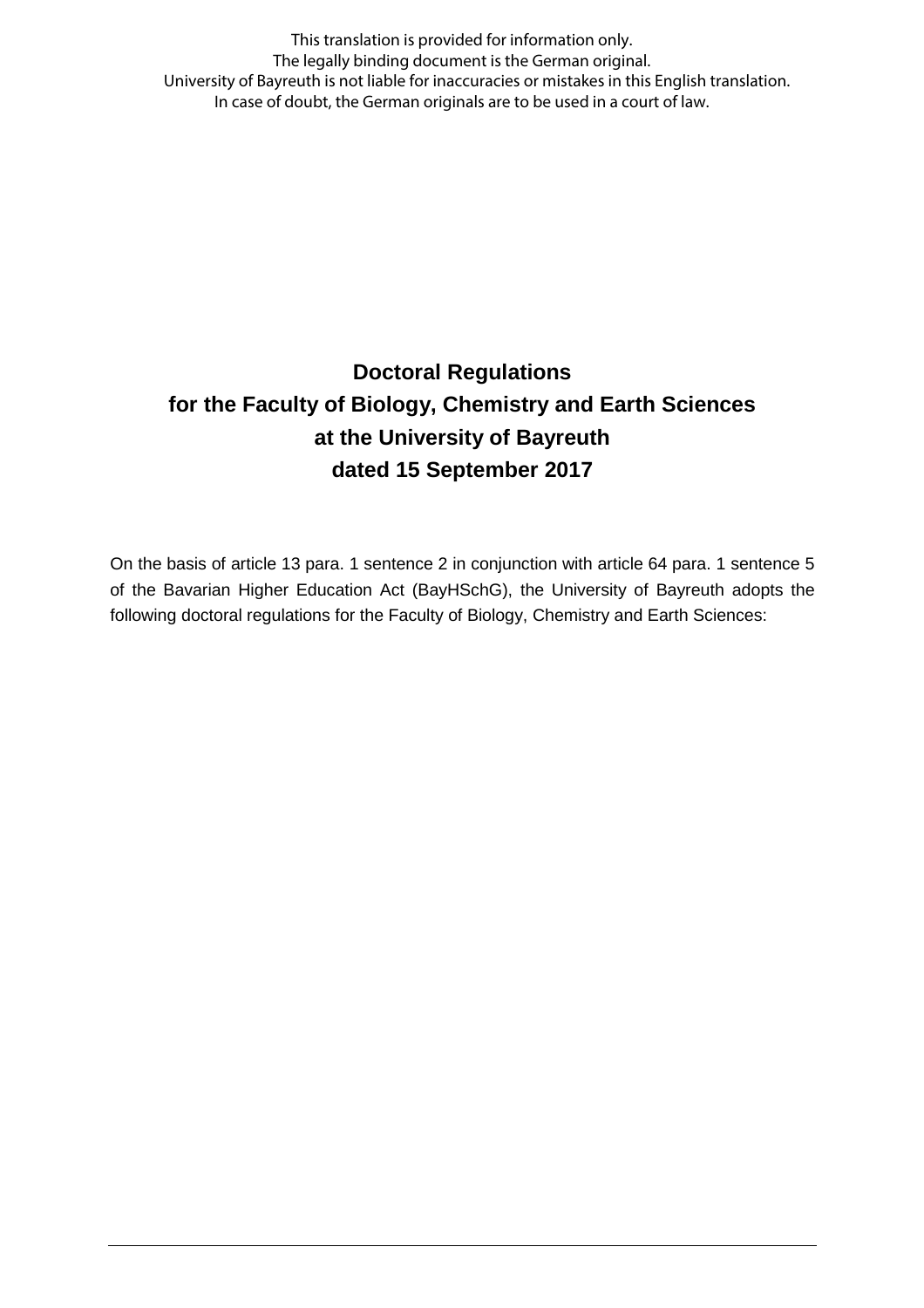### **Contents**

### **Section I: General Provisions**

- § 1 Doctoral degree
- § 2 Examination authorisation
- § 3 Doctoral committee and extended doctoral committee

### **Section II: The Regular Doctorate**

- § 4 Application for admission to a doctorate
- § 5 Statistical requirements
- § 6 Doctoral aptitude assessment
- § 7 Supervision and supervisory agreement
- § 8 Application for admission to the doctoral examination process
- § 9 Decision on admission to the doctorate and the doctoral examination process
- § 10 Withdrawal
- § 11 Dissertation
- § 12 Assessment of the dissertation
- § 13 Board of examiners
- § 14 Colloquium
- § 15 Overall grade for the doctorate
- § 16 Supervision of the dissertation
- § 17 Diploma and completion of the doctorate

### **Section III: The Honorary Doctorate**

§ 18 Honorary doctorate

### **Section IV: Cooperation with universities of applied sciences/ HAWs**

§ 19 Cooperation with universities of applied sciences/ HAWs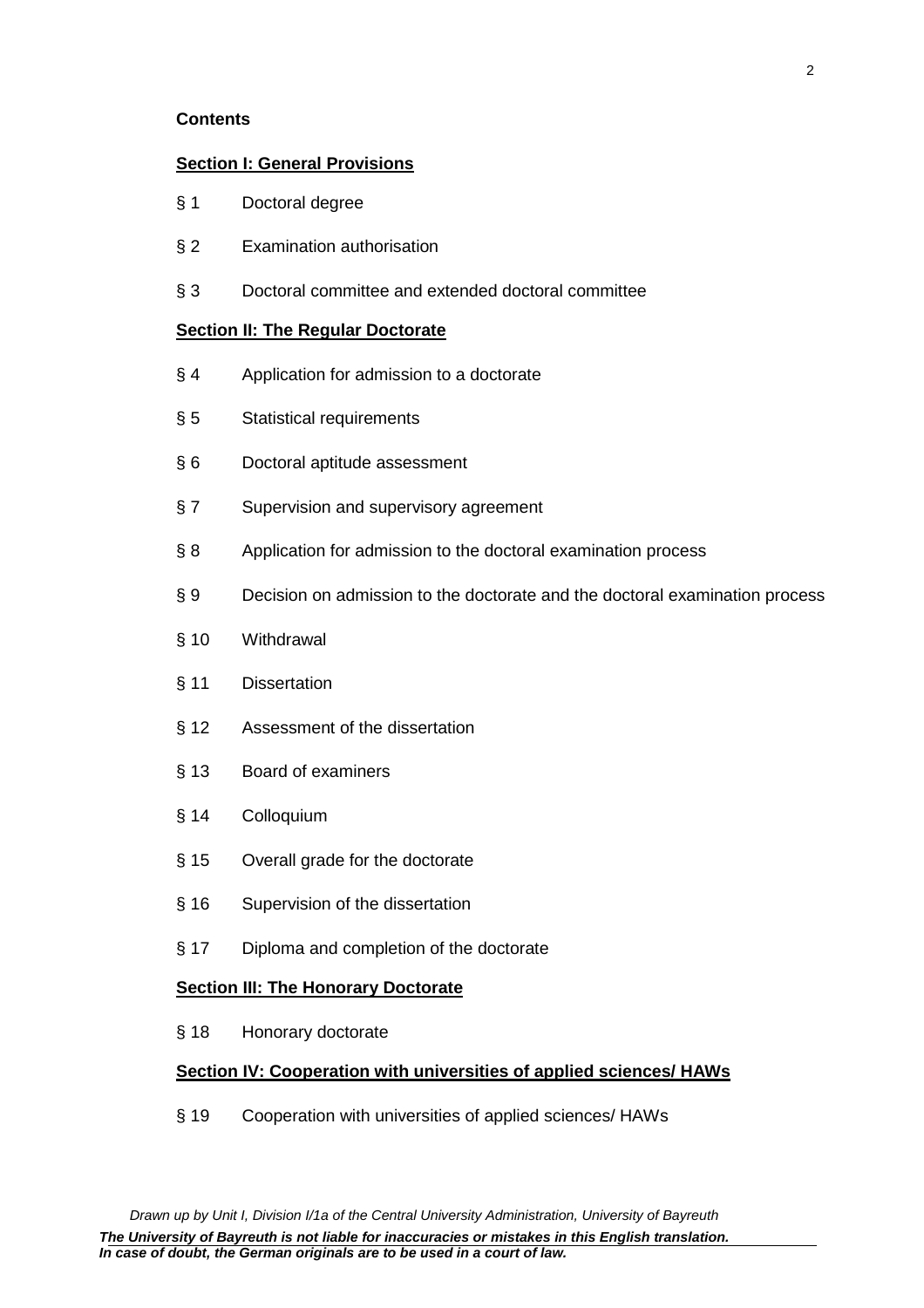## **Section V: The Binational Doctorate**

- § 20 General
- § 21 Examination process at the University of Bayreuth
- § 22 Examination process at the partner institution
- § 23 Joint diploma

## **Section VI: Additional regulations, coming into effect, and transitional provisions**

- § 24 Invalidity of the doctorate
- § 25 Inspection of records
- § 26 Consideration of special life circumstances
- § 27 Consideration of the special needs of disabled persons
- § 28 Coming into effect, transitional provisions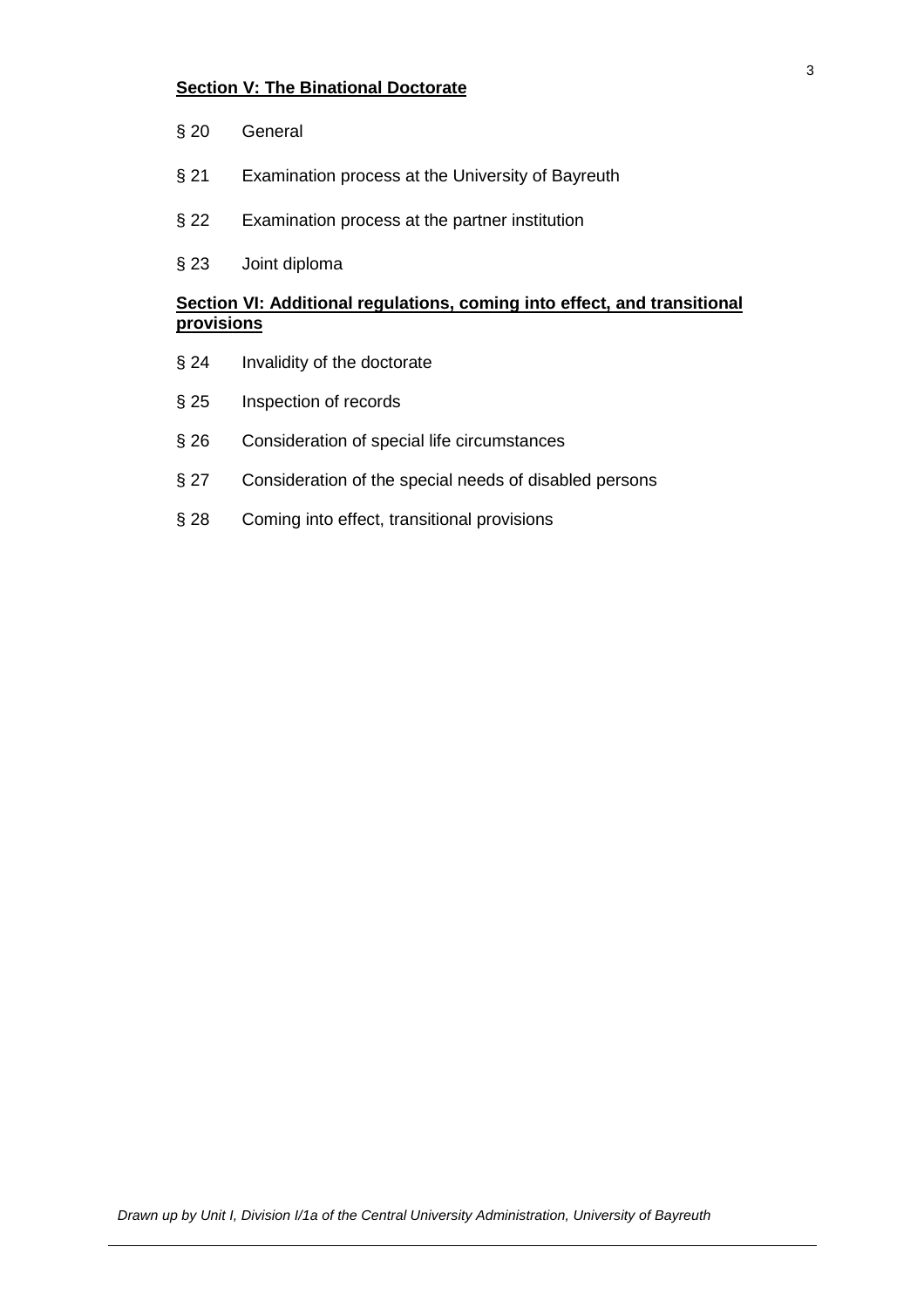### **Section I: General Provisions**

### **§ 1**

#### **Doctoral degree**

- (1) 1The University of Bayreuth, through the Faculty of Biology, Chemistry and Earth Sciences, awards the academic degree Doktor der Naturwissenschaften (Dr. rer. nat.) on the basis of doctoral work in the subjects biology or chemistry or Earth Sciences. 2The degree may be awarded as "Doktor" or "Doktorin". 3The abbreviated form remains unchanged.
- (2) In accordance with article 64 para 1 BayHSchG, the doctorate serves as proof of independent scientific achievement that must substantially exceed those achievements that are required for admission to the doctorate as described in § 4.
- (3) The doctoral studies consist of a candidate's scientific written work (dissertation) and an oral examination (colloquium).
- (4) 1The University of Bayreuth, through the Faculty of Biology, Chemistry and Earth Sciences, awards the honorary degree of Doktor der Naturwissenschaften ehrenhalber (Dr. rer. nat. h. c.) according to § 18 as a rare distinction to persons for outstanding scientific achievements in biology or chemistry or Earth sciences. 2Para 1 sentences 2 and 3 apply *mutatis mutandis*.

#### **§ 2**

### **Examination authorisation**

<sup>1</sup>Instructors entitled to administer examinations under these doctoral regulations are the university instructors within the meaning of art. 2 para. 3 sentence 1 BayHSchPG, the professors relieved of duty, the retired professors (cf. art. 13 BayHSchPG), and the other instructors entitled to administer examinations under art. 4 HSchPrüferV who belong to the Faculty of Biology, Chemistry and Earth Sciences.  $_2$ The decision as to whether a justified case pursuant to § 4 sentence 3 HSchPrüferV exists is made by the Dean in agreement with the doctoral committee. <sup>3</sup>Instructors from other faculties of the University of Bayreuth or other German or foreign universities may also be appointed as examiners by the Dean, provided that they fulfil the qualification requirements set out in Art. 62 Para. 1 BayHSchG in conjunction with § 4 HSchPrüferV or equivalent requirements. 4The assessment of equivalence is the responsibility of the Dean. 5For doctorates that are carried out jointly with universities of applied sciences/HAWs, § 19 and, within the framework of binational doctorates, Section V of these Statutes shall apply.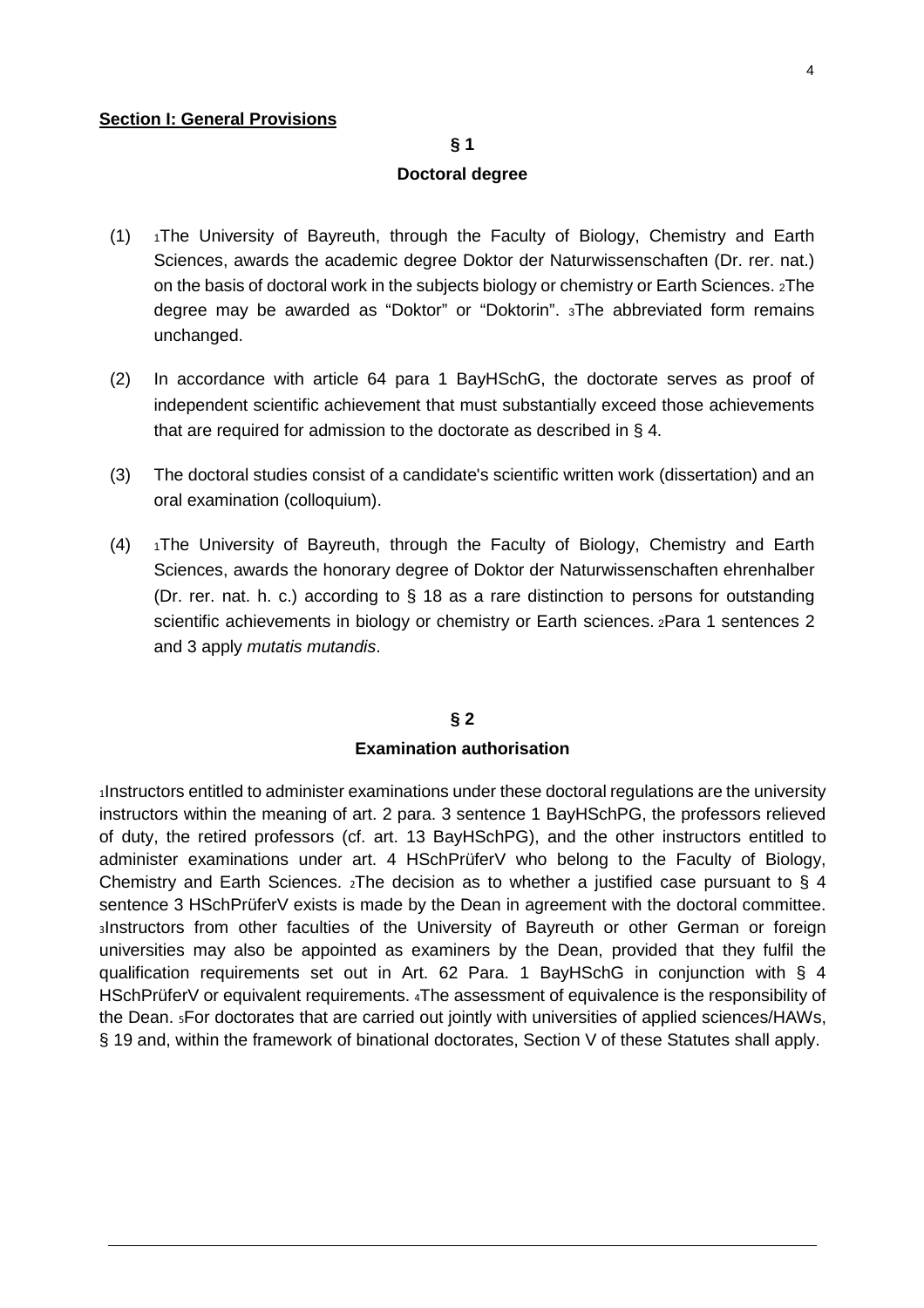## **Doctoral committee and extended doctoral committee**

- $(1)$  1The doctoral committees are responsible for the implementation of the doctoral process. 2One doctoral committee is to be formed for each of the subjects biology, chemistry, and Earth sciences.
- $(2)$  1The doctoral committees consist of the Dean or his deputy as chairman, and four instructors authorised to examine for the subjects biology and Earth Sciences and five instructors authorised to examine for chemistry. 2They are elected for a period of two years by the Faculty Council.
- $(3)$  1A doctoral committee has a quorum if all members have been duly invited and the majority of members are present and entitled to vote; they act by a majority of the votes cast. 2Abstaining from voting, secret voting and transferring of voting rights are not permitted. 3In the case of a tie vote, the chairman shall have the casting vote.
- $(4)$  1The decisions of the doctoral committee are to be communicated to the candidates in writing. 2Decisions adversely affecting the candidate must include a rationale and instructions on how to appeal.
- $(5)$  1The extended doctoral committee is composed of all instructors of the faculty who are authorised examiners. 2They decide in the cases of § 12 para. 5 and § 18 para. 2 and 3. 3The Dean is the chairman. 4It is to be convened within 14 days following the request of a member. 5Paras. 3 and 4 apply accordingly. 6If the extended doctoral committee decides on an application according to § 18, the decision requires the approval of twothirds of instructors authorised to examine.
- (6) Exclusion due to personal involvement is governed by art. 41 para. 2 BayHSchG in compliance with art. 20 and art. 21 BayVwVfG.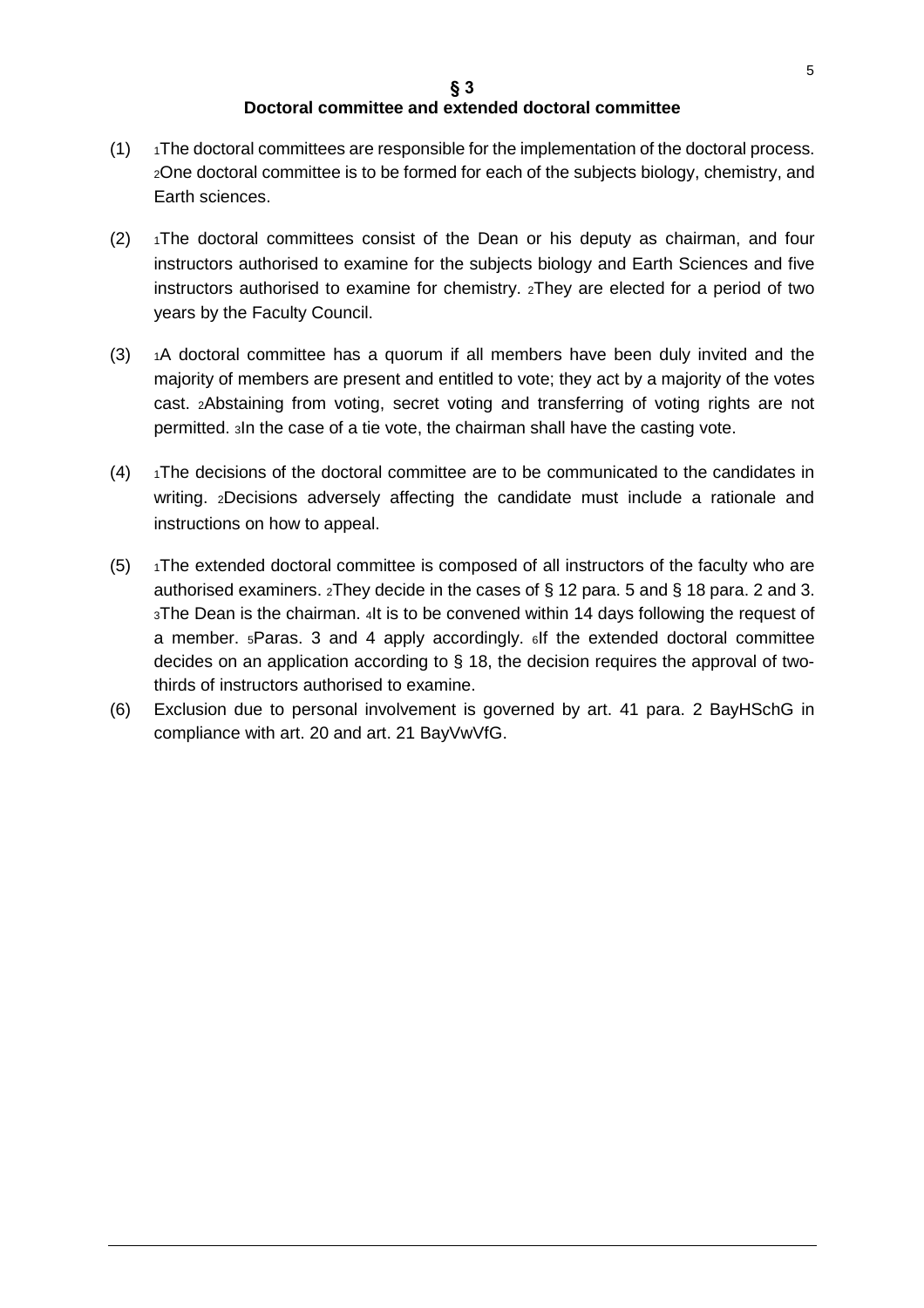### **Application for admission to a doctorate**

- (1) The applicant must meet the following requirements for admission to a doctorate:
- 1. He or she must have completed a subject-related university programme of study; the usual degree is the university Diplom or Magister examination, the master's examination, or the First State Examination for the teaching at secondary schools (Gymnasien). The Doctoral Committee may also recognise other degrees and degrees in related subjects as sufficient prerequisites for doctoral studies and may demand additional components if necessary. It also decides on the recognition of foreign degrees. In these cases, the doctoral committee makes its decision according to the principle of equivalence in compliance with Art. 63 BayHSchG. If there are doubts as to equivalence, the Central Office for Foreign Education may be consulted. The requirement pursuant to sentence 1 shall be deemed to have been fulfilled if the applicant has passed the doctoral aptitude assessment pursuant to § 6.
- 2. The applicant may not have failed this or an equivalent doctoral examination on the final attempt.
- 3. The applicant must have concluded a supervisory agreement in accordance with § 7 with an authorised instructor under the terms of  $\S 2$  sentence 1; there is no entitlement to the conclusion of a supervisory agreement.
- 4. He or she may not have shown himself or herself to be unworthy of bearing the doctoral title due to his or her conduct.
- 5. He or she may not have already been admitted to a different institution of the University of Bayreuth that awards doctoral degrees or a different higher education institution in the same subject.
- (2)  $\rightarrow$  1Applications for admission to doctoral studies must be submitted in writing to the Dean. 2The application must be accompanied by the documents required to prove that the requirements set out in paragraph 1 have been met. 3With the application, the applicant must register online, and the Dean's Office confirms his or her registration as an applicant to the Faculty of Biology, Chemistry & Earth Sciences.
- (3) The doctorate begins on the date of the written confirmation of acceptance to doctoral studies by the Dean.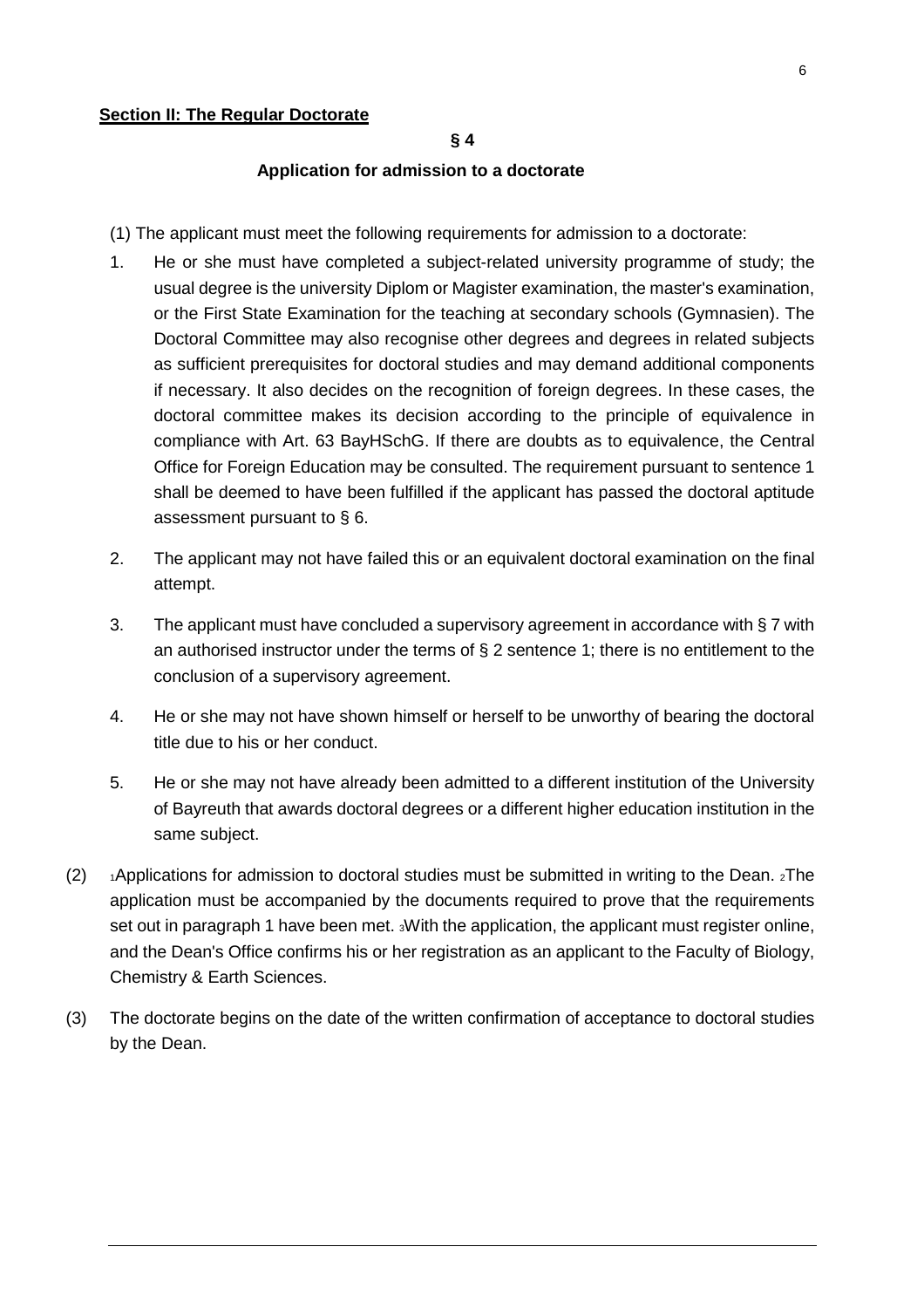### **§ 5**

### **Statistical requirements**

- $(1)$   $\rightarrow$  With the application for admission to doctoral studies, personal data of the doctoral student will be collected by the faculty in accordance with the collection characteristics governed by § 5 HStatG dated 2 November 1990 as amended, automatically stored and processed for the fulfilment of the statutory duties and for the purposes of legislation and planning in the higher education sector in accordance with § 1 (1) 1 and 2 of HStatG within the framework of the doctorate in order to execute the duties of the university to collect data as laid down in HStatG dated 2 November 1990, as amended.  $_2$ To this extent, the applicant is obligated to cooperate and to provide personal data (Art. 10 para. 2 sentence 3 BayHSchG).
- (2) 1Regular transmission or forwarding to the Bavarian State Statistical Office will be carried out with regard to the survey characteristics of HStatG dated 2 November 1990 and to the university administration for the purpose of presenting higher education statistics. 2The use and processing of personal data is subject to the requirements of Art. 10 BayHSchG.

### **§ 6**

### **Doctoral qualifying examination**

- (1) Admission to the doctoral qualifying examination requires that the candidate does not fulfil the conditions referred to in § 4 para 1 number 1 and
	- 1. has passed the final examination in a relevant Diplom or Magister programme at a university of applied sciences with at least the overall grade of "2,0" or a relevant bachelor's degree programme at a university of applied sciences within the standard period of study with an overall grade of "1,0",
	- 2. has written a bachelor's, Diplom, or Magister thesis which was graded as "very good",
	- 3. has not unsuccessfully taken a relevant doctoral qualifying examination or a comparable examination at a different German higher education institution,
	- 4. that a counselling interview has taken place with the applicant, which is conducted and recorded by an instructor appointed by the doctoral commission.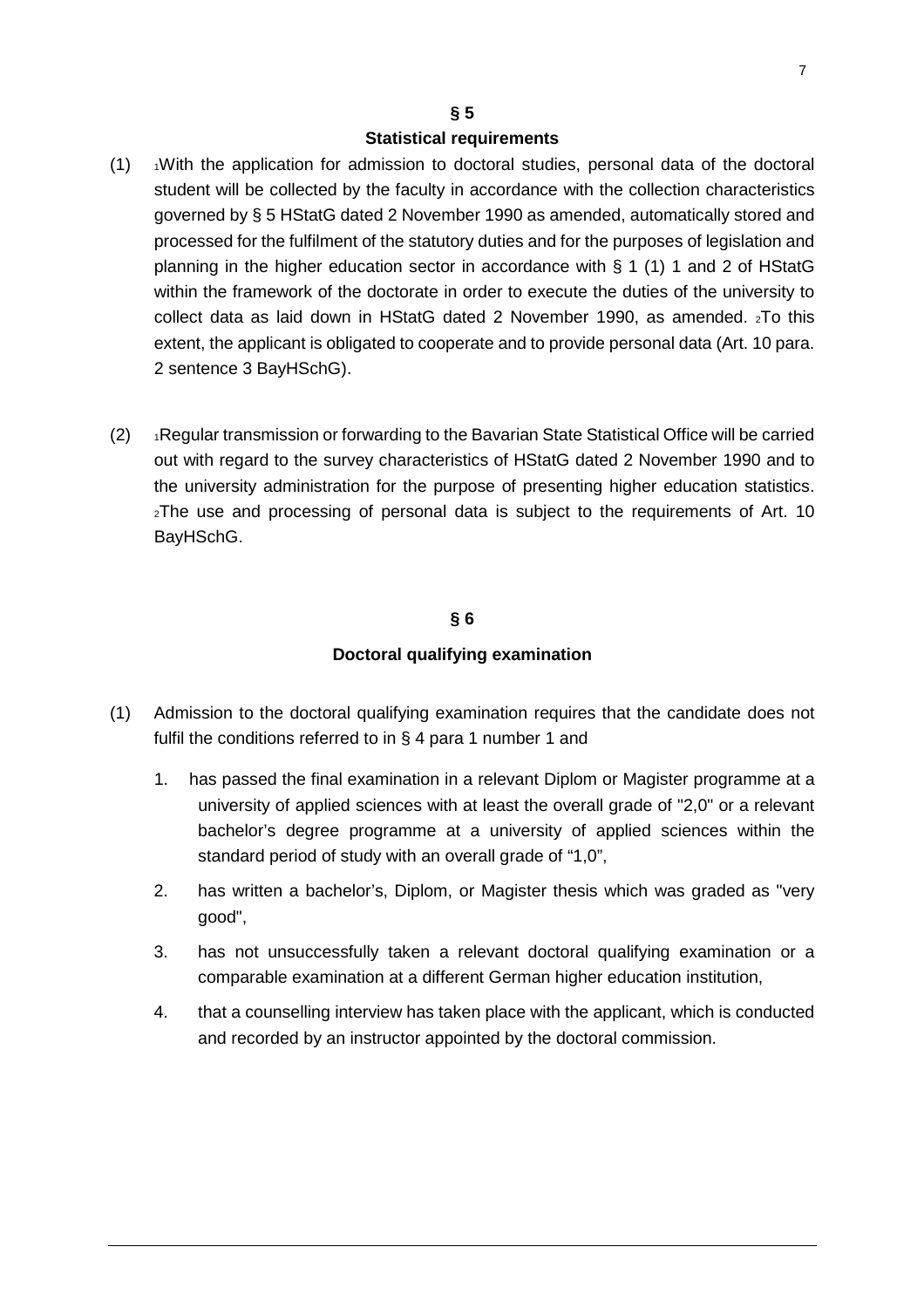$(2)$  1The application for admission to the doctoral qualifying examination must be submitted in writing to the Dean. 2The candidate has to include the following with the application:

> 1. evidence that the admission requirements specified in para. 1 nos. 1 and 2 are met

2. a statement about which subject area he or she seeks to do a doctorate in

3. a statement as to whether he or she has already taken a doctoral qualifying examination or a comparable examination at a different German university.

- <sup>3</sup>In addition, the applicant may submit further documents which can be used to substantiate subject-related qualifications going beyond the degrees.
- $(3)$ <sup>1</sup>The doctoral commission make decisions regarding admission to the doctoral qualifying examination. <sup>2</sup>Admission is to be denied if the candidate
	- 1. does not satisfy the admission requirements specified in para. 1 or

2. has proved himself or herself unworthy of bearing a doctoral title due to his or her conduct,

3. has not submitted all the documents and statements referred to in para. 2 sentence 2.

- (4) In the doctoral qualifying examination, the applicant must prove that he or she has the specialist knowledge and scientific ability required for a doctorate.
- (5) 1The doctoral qualifying examination consists of an oral examination lasting approximately one hour before an examination board. 2The examination board is composed of three instructors from the Faculty of Biology, Chemistry and Earth Sciences who authorized to administer examinations; the supervisor of the doctorate is not a member of the examination board. 3The dean appoints the examination board and appoints an examiner as chairperson. 4The examiner shall fix the date of the examination and invite the members of the examination board and the applicant to the meeting in writing with a period of notice of one week. 5§ 14 para. 7 shall apply accordingly.
- (6)  $\rightarrow$  1No grades are awarded in the doctoral qualifying examination.  $\rightarrow$  The examination board shall determine whether the candidate's performance meets the requirements set out in paragraph 4. 3If the performance does not meet these requirements, the doctoral qualifying examination has not been passed. 4A written record of the examination shall be drawn up and signed by the chairperson and the examiners. 5§ 9 para. 3 sentence 2 shall apply accordingly.
- (7) 1A failed doctoral qualifying examination can be repeated once.  $2$ The application for admission to the repeat examination must be submitted within one year of notification of failing the examination, unless the Dean grants the applicant an extension for special reasons beyond his or her control.
- (8) After successfully passing the qualifying examination and meeting the requirements of §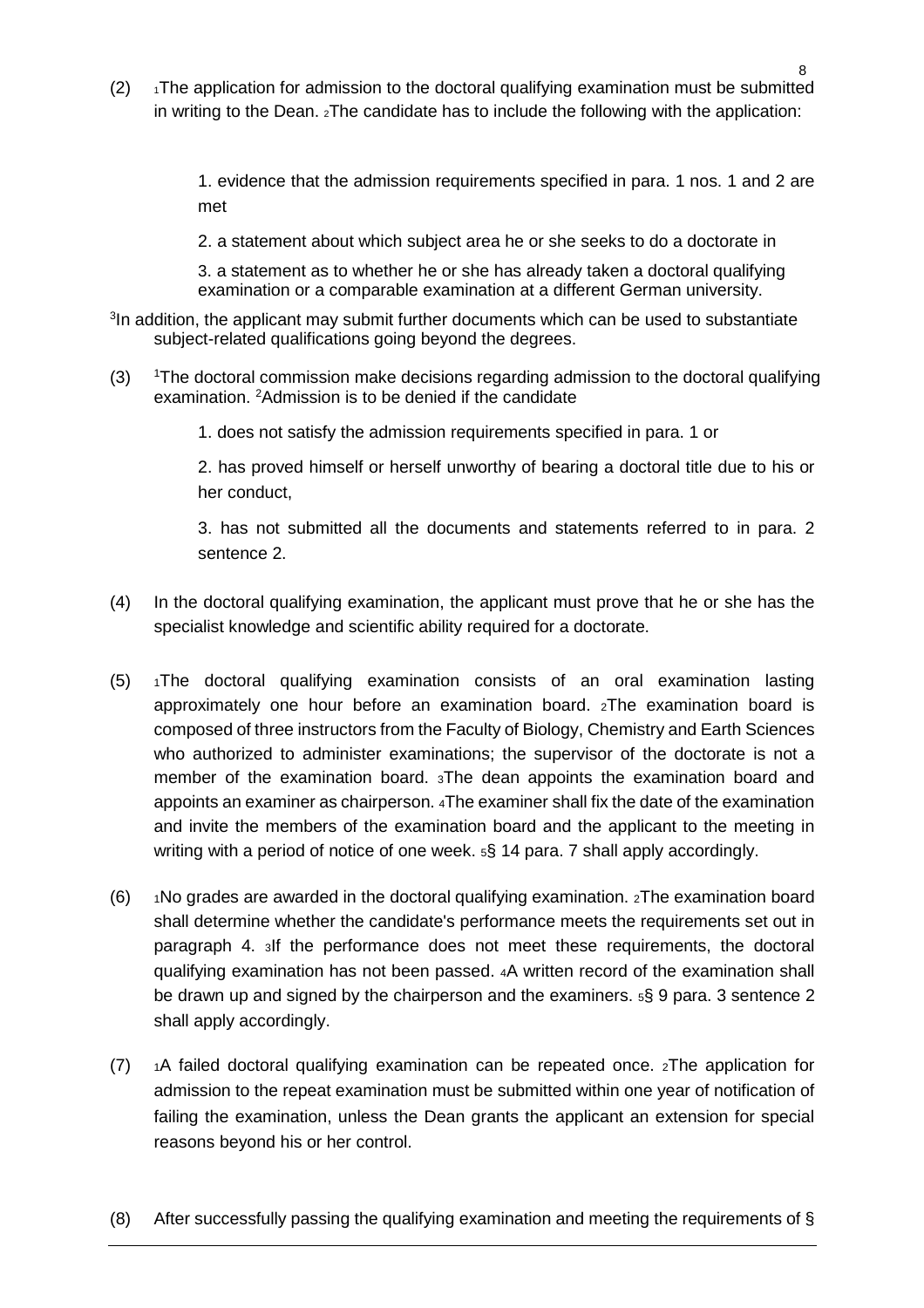4 para. 1 nos. 2 - 5 of the present regulations, the applicant will receive written confirmation of acceptance to the doctorate from the faculty.

### **§ 7 Supervision and Supervisory Agreement**

(1)  $_1$ The doctorate is supervised by an instructor authorized to administer examinations.  $_2$ These and the applicant shall record the key points of the doctoral relationship in a written supervisory agreement. 3The supervisor shall inform the doctoral committee if the doctorate is discontinued.

(2)  $\mu$  1If the supervisor retires from the group of persons pursuant to § 2 sentence 1, he/she may continue the supervision for up to two years after his/her retirement if he/she remains authorized to administer examinations under the conditions of art. 62 para 1 BayHSchG in conjunction with § 4 HSchPrüferV. 2The Dean may extend the period in accordance with sentence 1 by up to two years if there are important reasons for doing so.

(3) If the supervisor of a doctoral thesis can no longer supervise it, the doctoral committee shall ensure that the doctoral thesis continues to be supervised as far as possible.

(4)  $\Delta$  1In the case of doctorates with universities of applied sciences/HAWs (§ 19), the dissertation shall be supervised on an equal basis by the participating instructors from the university of applied science/HAW and the university, and the supervisory agreement shall be concluded by them together with the applicant. 2Paragraphs 1 and 2 shall apply *mutatis mutandis*.

(5) <sup>1</sup>Doctoral studies may only be carried out outside the Faculty of Biology, Chemistry and Earth Sciences if an instructor of the Faculty entitled to administer examinations agrees to supervise the doctorate in accordance with  $\S$  2.  $\chi$ The latter represents the doctorate before the faculty, concludes the supervision agreement according to paragraph 1, and prepares one of the assessments.

## **§ 8**

## **Application for admission to the doctoral examination process**

<sup>1</sup>Admission to the doctoral examination process must be applied for in writing to the Dean and requires acceptance for the doctorate. 2The application must include:

1. six identical copies of the dissertation, which must meet the requirements of § 11,

2. a German and an English abstract of up to 800 words, with the title in a form specified by the Dean and suitable for electronic delivery,

3. an affidavit that the doctoral candidate wrote the work independently and did not use any sources and aids other than those indicated by him or her (cf. art. 64 para 1 sentence 6 BayHSchG) and an updated declaration that he or she has not already submitted the dissertation for the award of an academic degree and that he or she has not already definitively failed this or an equivalent doctoral examination,

4. a statement that assistance from commercial writing services, intermediaries,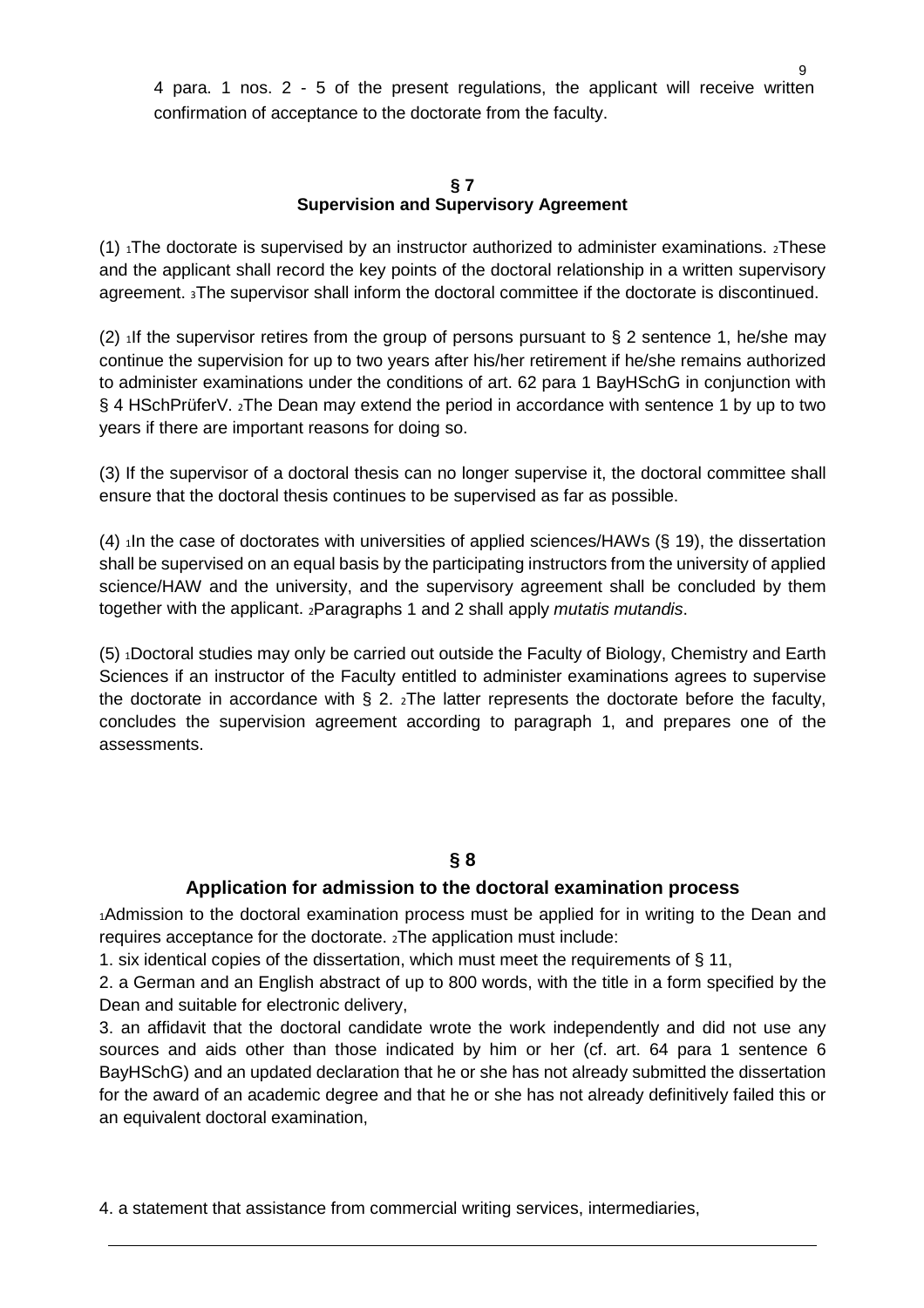or similar service providers has not been used in the past and will not be used in the future,

5. a curriculum vitae of the doctoral candidate, which in particular provides information on the educational background,

6. an official certificate of good conduct. In the case of foreigners, a certificate recognized as equivalent by the University of Bayreuth can be submitted. This can be an extract from the criminal record of the home state, a character reference or a comparable document. If the doctoral candidate is enrolled or in public service, the certificate of good conduct may be waived.

7. the electronic version of the dissertation, the form of which is specified by the Dean, as well as a declaration of consent by the applicant that the electronic version of the dissertation may be subjected to a separate review, subject to compliance with his/her copyrights and data protection, 8. a declaration of consent by the doctoral candidate that, in case of suspicion of scientific misconduct, investigations may be carried out by internal university bodies for academic selfregulation.

9. evidence of any additional components to be provided pursuant to § 4 para. 1 no. 1.

## **§ 9**

## **Decision on admission to a doctorate and to the doctoral examination process**

(1) Admission to doctoral studies shall be refused if the requirements set out in § 4 para. 1 are not fulfilled.

(2) Admission to the doctoral examination process shall be refused if

- 1. admission to doctoral studies has not been granted or
- 2. the documents required in § 8 are incomplete or

3. the doctoral candidate has proved to be unworthy of the doctoral title on account of his or her conduct.

 $(3)$  The doctoral committee shall make a decision within one month regarding the applications submitted by the applicant or doctoral candidate. 2Decisions on applications for admission to doctoral studies and on admission to the doctoral examination process shall be communicated to the applicant in accordance with  $\S$  3 para. 4.  $\sin$  the doctoral examination process, the Dean should ensure that the period between the application for admission to the doctoral examination process and the final colloquium does not exceed four months.

## **§ 10**

### **Withdrawal**

<sub>1</sub>The doctoral candidate may withdraw from the doctoral programme at any time, provided that no application for admission to the doctoral examination process has yet been submitted.  $2$ The application for withdrawal must be addressed to the Dean in writing. 3With the confirmation of withdrawal by the Dean, the supervisory agreement is deemed to be cancelled.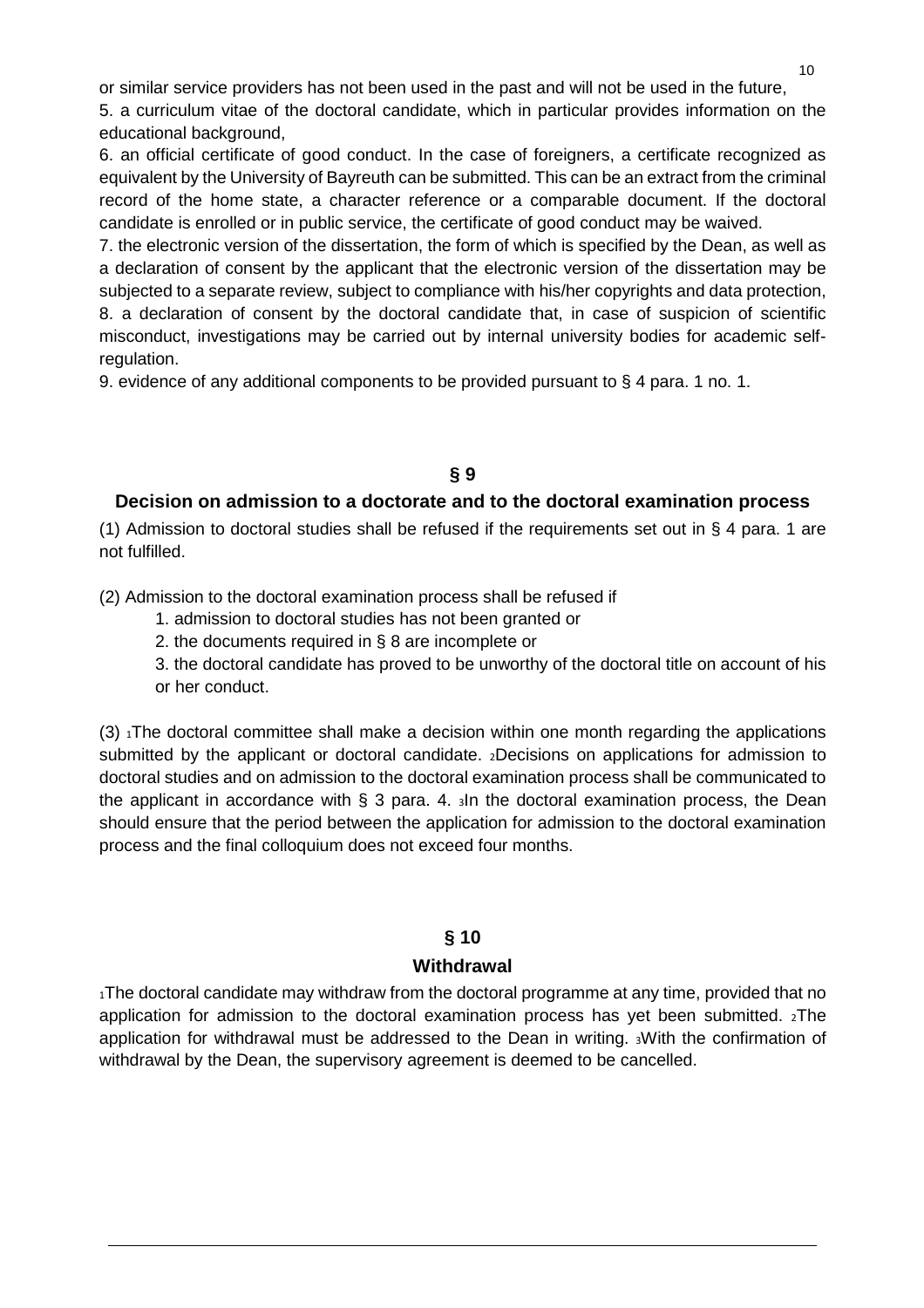## **§ 11 Dissertation**

 $(1)$  The dissertation must be an independent academic work completed by the doctoral candidate and contribute to the solution of scientific problems. 2It should lead to new scientific knowledge. <sup>3</sup>It must present the results obtained in an appropriate form.

(2) <sup>1</sup>The dissertation must be signed and submitted in typescript; it must be bound, paginated, with a table of contents and contain a German and English summary of up to 800 words, which provides information about the problem and the findings. 2The literature used as well as other resources shall be cited in full; passages taken verbatim or almost verbatim from the literature shall be marked. 3The title page must indicate the title of the dissertation, that it is a dissertation, and the name and place of birth of the doctoral candidate.

(3) If a thesis that has already been published is submitted as a dissertation, the corresponding number of copies of the printed work may replace the machine-written copies.

 $(4)$  ilt is also possible to combine several individual theses completed by doctoral student into one dissertation (cumulative dissertation). 2In this case, the link between the individual theses and the doctoral student's own contribution should be presented in a detailed summary. 3The decision as to whether a cumulative dissertation is suitable is made by the doctoral committee.

(5)  $\Lambda$ The dissertation shall be written in German or English.  $\Lambda$ For cumulative dissertations, publications in either language is permitted.

## **§ 12**

## **Assessment of the dissertation**

 $(1)$   $_1$ After admission to the doctoral examination process, the Dean, on the recommendation of the doctoral committee, shall immediately appoint at least two instructors authorized to administer examinations to examine the dissertation assessors. 2One of the assessors must be an instructor authorized to administer examinations at the Faculty of Biology, Chemistry and Earth Sciences and at least one assessor must be an instructor authorized to administer examinations in accordance with art. 2 para. 1 no. 1 BayHSchP. 3For doctorates with universities of applied sciences/HAWs (§ 19), the two equal supervisors of the university of applied sciences and the university are generally appointed as assessors.

 $(2)$  1As a rule, each assessor shall submit a written report on the dissertation within one month, but at the latest within two months after admission to the doctoral examination process, and shall propose to the Dean that the dissertation be accepted or rejected. 2Each assessor evaluates the dissertation and awards a grade according to the following scheme:

| very good      | $= 1 =$ | an especially commendable achievement;                                         |
|----------------|---------|--------------------------------------------------------------------------------|
| good           |         | $= 2 =$ an achievement above average;                                          |
| sufficient     |         | $= 3 =$ an achievement that meets average requirements;                        |
| unsatisfactory |         | $= 4 =$ an achievement with considerable shortcomings, as a whole<br>unusable. |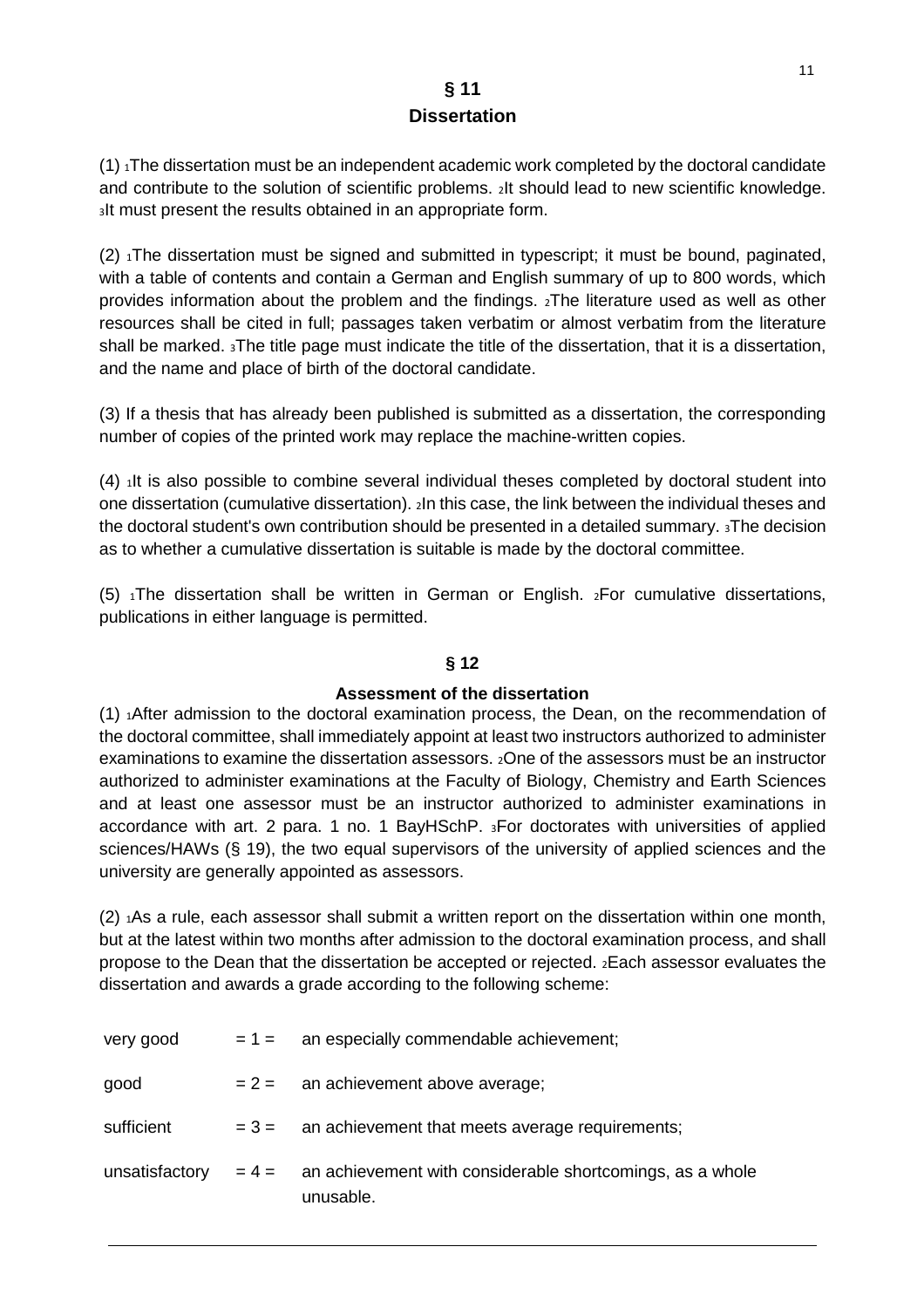3Intermediate scores of 1.3; 1.7; 2.3 and 2.7 are also permitted.

4In exception cases, the grade

 $excellent$  = an exceptionally outstanding achievement

can be awarded 5When calculating the numerical value of this grade, the number zero  $(= 0)$  is used.

- (3) 1The Dean shall appoint an additional assessor on the recommendation of the doctoral committee if the assessors' reviews deviate by more than one grade. 2If the dissertation has been reviewed by several supervising persons, the Dean shall appoint an additional assessor. 3If the dissertation as a whole has been deemed "excellent", the Dean may appoint an additional assessor on the recommendation of the doctoral committee. 4The same shall apply if an assessor proposes the appointment of an additional assessor.
- (4) The Dean may, with the approval of the doctoral committee, appoint additional assessors at any time during the process if this appears necessary in order to ensure a proper assessment.
- $(5)$  The Dean shall inform the members of the extended doctoral committee in an appropriate manner about the receipt of the reports and about the grades of the assessors. 2The abstract of the dissertation will be sent with the notification. 3Upon reasoned request, the electronic version of the dissertation will be sent after consultation with the signatories of the supervisory agreement, whereby copyrights and data protection rights are to be protected. 4The Dean shall make the dissertation and the reports available to the extended doctoral committee for inspection by the Dean's Office for a period of two weeks. 5The members of the extended doctoral committee may submit a written statement to the Dean or lodge an objection to the dissertation within the display period. 6The doctoral committee advises on comments and objections received in due time. 7It gives the doctoral candidate and the supervisor the opportunity to comment. 8Then it can either reject the objections unanimously, or it can return the dissertation for revision, or it can obtain one or more additional assessments from the Dean.
- $(6)$  1If the dissertation is proposed for acceptance by all assessors and has not been returned for revision by the doctoral committee, it shall be deemed accepted. 2If it is rejected by all assessors, it shall be rejected. 3If there is no unanimous agreement among the assessors as to the acceptance or rejection of the dissertation, the doctoral committee shall decide. 4The arithmetic mean of the individual grades awarded in the reports is used to evaluate the dissertation and only the first decimal place without rounding is taken into account. 5If an overall grade of worse than 3 is obtained in this way for an accepted dissertation, the dissertation will be awarded a grade of 3.

 $(7)$  1If the dissertation is rejected, the doctoral candidate may submit a new dissertation within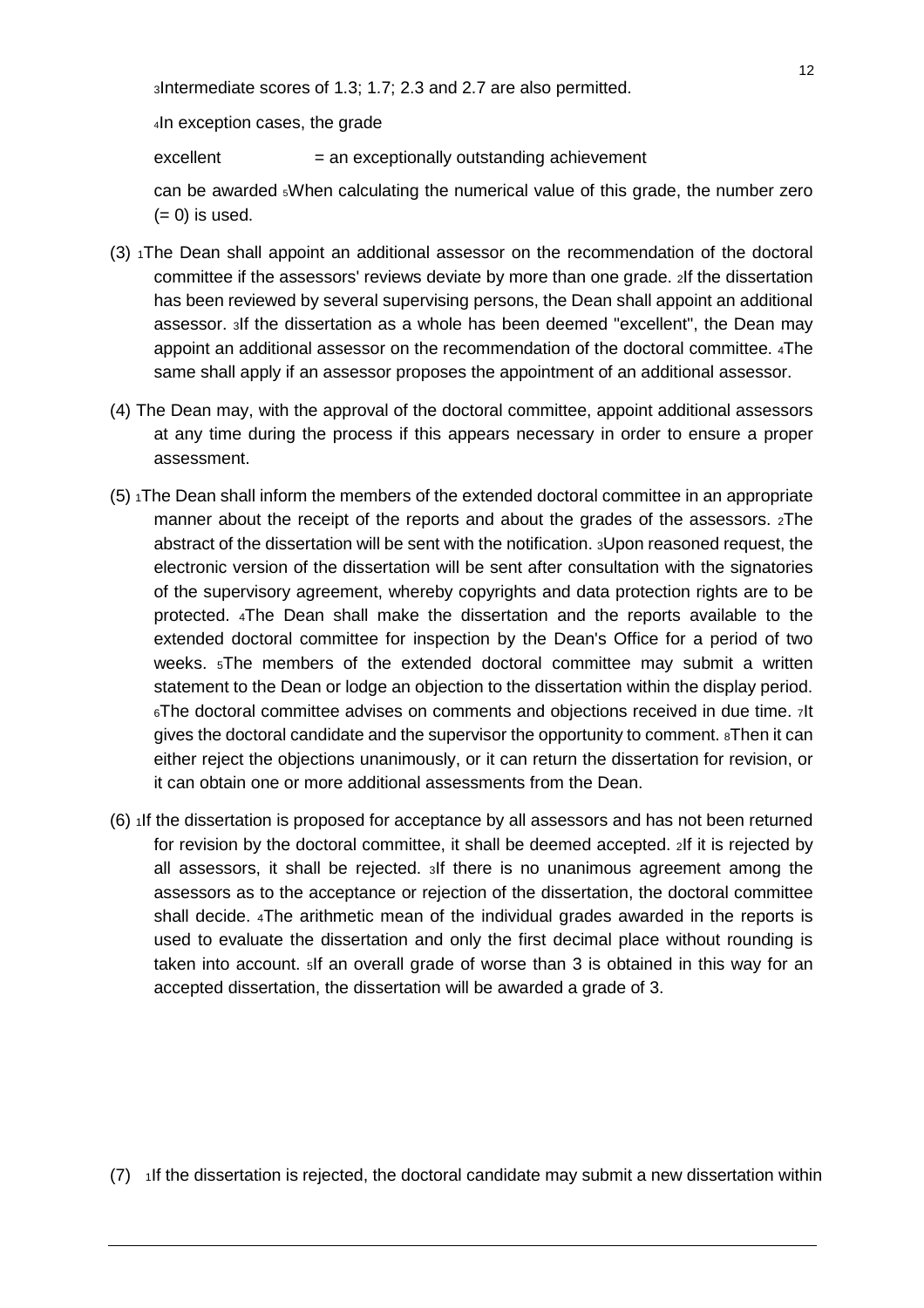two years of the announcement of the rejection. 2Paragraphs 1 to 6 shall apply to the further process. 3If the doctoral candidate does not submit a new dissertation within the period specified in sentence 1 or if the new dissertation is rejected, the doctoral examination process shall be terminated without success. 4§ 9 para. 3 sentence 2 shall apply accordingly. 5The doctoral committee may return to the doctoral candidate a dissertation that would have to be rejected for revision. 6In this case, the doctoral candidate may submit a new dissertation instead of a revision. 7The revised or the new dissertation must be submitted to the doctoral committee within the period specified in sentence 1. 8A revised dissertation shall be evaluated by the assessors appointed for the original dissertation, provided that they are still available; paras 1 to 6 also apply. If the doctoral candidate does not submit the revised or the new dissertation in due time or if the revised or the new dissertation is rejected, the doctoral examination process is terminated without success. 10§ 9 para. 3 sentence 2 shall apply accordingly.

(8) 1If the assessors or the members of the doctoral committee find any defects in the dissertation which, nevertheless, do not justify a rejection of the thesis, the doctoral candidate may be required to make a corresponding correction. 2The assessors shall confirm that the corrections have been made when submitting the required copies.

# **§ 13 Board of examiners**

- $(1)$ <sup>1</sup>An academic colloquium ( $§$  14) shall be held before the examination board within a reasonable period of time after acceptance of the dissertation in accordance with § 12 para. 6 sentence 1 of the present regulations.<sup>2</sup>The members of the board of examiners are:
	- 1. an instructor from the Faculty of Biology, Chemistry and Earth Sciences, who may not be an assessor, as chairperson or chairman,
	- 2. the assessors, whereby assessors within the meaning of § 12 paras. 3 and 4 are free to participate in the colloquium,
	- 3. one further instructor entitled to administer examinations within the meaning of § 2.

<sup>3</sup>If an assessor within the meaning of sentence 2 no. 2 is prevented from participating in the subsequent proceedings, an instructor entitled to administer examinations within the meaning of § 2 shall be appointed as a member of the board of examiners for him or her, provided that less than two assessors are participating in the subsequent proceedings.

 $(2)$ The chairperson and the other members of the board of examiners shall be appointed by the Dean on the recommendation of the doctoral committee immediately after acceptance of the dissertation.<sup>2</sup>The doctoral candidate shall be notified of the composition of the board of examiners in writing.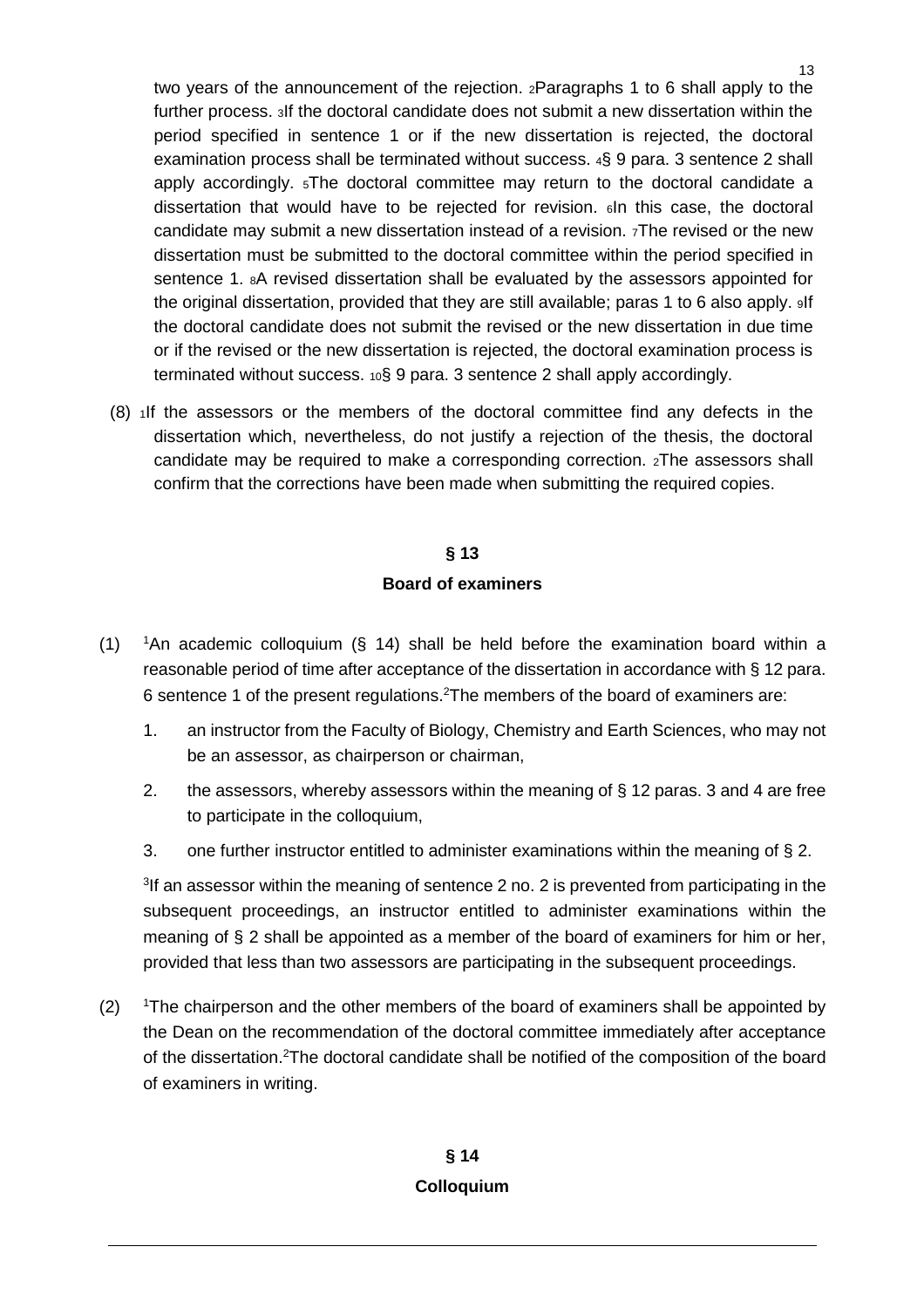- (1) The colloquium is a scientific debate on the dissertation and related subjects.
- $(2)$  1The Dean sets the date of the colloquium in consultation with the chair of examiners. 2The candidate is to be invited to the colloquium in writing at least fourteen days prior to the date. 3The doctoral committee can shorten this period of notice in consultation with the candidates and the members of the board of examiners.
- (3)  $1$ The colloquium shall last at least sixty minutes, but not more than one hundred and twenty minutes, and shall be open to all members of the university. 2It will be held in German or English. 3The colloquium is divided into a lecture on the dissertation of approx. 20 minutes to a maximum of 30 minutes and a scientific discussion. 4The colloquium shall be chaired by the chair of examiners. 5In addition to the members of the board of examiners, all instructors entitled to administer examinations within the meaning of § 2 shall be invited to the colloquium. 6The doctoral candidate may, within one week of being summoned, determine that the public shall be excluded. 7The supervisor pursuant to § 7 may apply for exclusion of the public if patent law issues are affected.
- $(4)$  1The course of the colloquium and the determination of the overall grade of the doctorate shall be recorded in writing. 2The record must contain information on
	- 1. the date of the colloquium
	- 2. the names of the chairman and the other examiners
	- 3. the name of the candidate
	- 4. the contents of the examination
	- 5. the grades of the dissertation and colloquium and the overall grade according to § 15.

3The record is to be signed by the chair of examiners and the assessors.

- $(5)$  1The grading of the colloquium is based on a joint non-public examiner debate, and is based on the grading scale according to § 12 para 2 sentences 2 to 5. 2In the evaluation of the colloquium, the arithmetic mean of the individual grades is used and only the first decimal place without rounding is taken into account. 3Only the first decimal place is taken into account after the decimal point; all other decimal places are deleted without rounding. 4If a candidate does not achieve the minimum grade 3.0 in the colloquium, the colloquium is thus failed.
- (6)  $\rightarrow$  1The doctoral candidate may repeat the failed colloquium once. 2The request for repetition must be submitted to the Dean within one year of notification of having failed the colloquium. 3In special exceptional cases, the Dean, in consultation with the doctoral committee, may permit a second repetition of the failed colloquium; the Dean must receive a request to this effect from the doctoral student within six months of notification of the repeated failure of the colloquium. 4The doctoral examination process shall be terminated without success if the doctoral candidate does not submit the request for repetition within the periods specified in sentences 2 and 3, or if the doctoral committee does not permit a second repetition of the colloquium, or if the doctoral candidate does not pass the colloquium even after the second repetition; § 9 para 3 sentence 2 shall apply *mutatis mutandis*.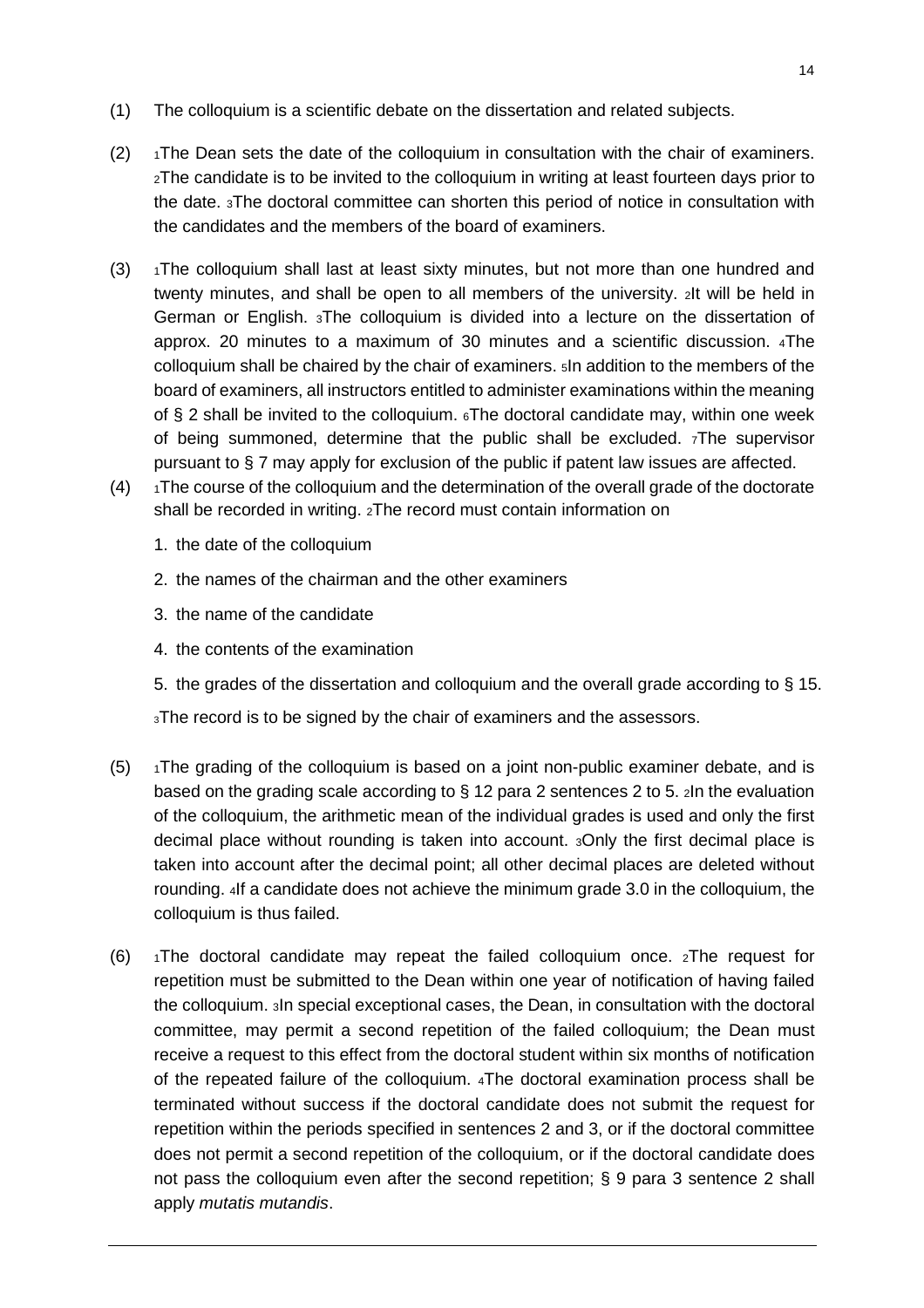(7) 1If the doctoral candidate does not appear at the time of the colloquium or withdraws from the colloquium after it has begun, he or she must immediately notify the Dean in writing of the reasons for the failure to appear or the withdrawal and provide credible evidence. 2In the event of illness of the doctoral candidate, the Dean may require the presentation of a medical certificate or an official medical certificate. 3If the doctoral candidate is not responsible for the reasons for the failing to appear, the Dean shall set a new date in accordance with para. 2. 4If the doctoral candidate does not immediately report the reasons for the failure to appear in accordance with sentence 1 and provide credible evidence or is responsible for these reasons, the colloquium shall be deemed not to have been held; § 9 para 3 sentence 2 shall apply *mutatis mutandis*.

## **§ 15 Overall grade for the doctorate**

- (1) If the colloquium is passed, the board of examiners determines an overall grade for the doctorate.
- $(2)$  1The overall grade for the doctorate is calculated as follows: first, the arithmetic averages of the individual grades of the dissertation or colloquium are calculated separately. 2The calculated value is always truncated without rounding after the first decimal place. 3Then the double value for the dissertation and the single value for the colloquium are added up and divided by three. 4The calculated total value is truncated after the first decimal place without rounding. 5The following grading scheme applies to the overall grade:

| $\Omega$     | $=$ summa cum laude (with distinction) |
|--------------|----------------------------------------|
| $0.1$ to 1.5 | $=$ magna cum laude (very good)        |
| 1.6 to $2.5$ | $=$ cum laude (good)                   |
| 2.6 to $3.0$ | $=$ rite (satisfactory).               |

- (3) The overall grade is to be communicated orally to the candidate following the colloquium by the chair of examiners.
- $(4)$  1The Dean issues the candidate a written provisional certificate regarding the result of passing the exam. 2This provisional certificate does not entitle one to bear the doctoral title.

## **§ 16**

## **Publication of the dissertation**

- (1) 1After successful completion of the colloquium, the doctoral candidate shall make the dissertation accessible to the scientific public by duplication and dissemination. 2Works already published pursuant to § 11 para. 3 of the present regulations need not be republished.
- (2)  $\rightarrow$  1Printing permission must be obtained prior to publication of the dissertation (§ 12 para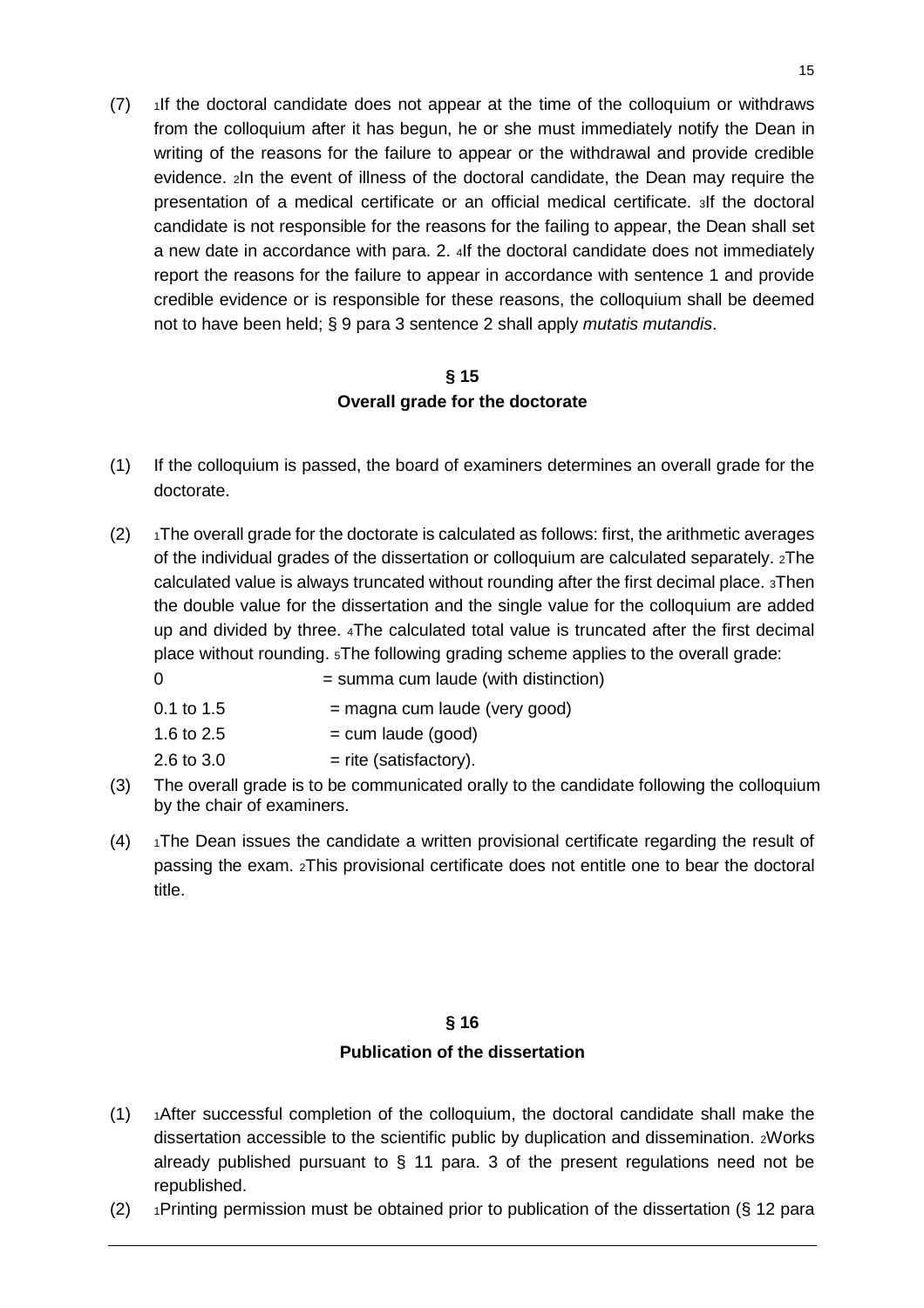8 sentence 2). 2With the delivery of the electronic version or the deposit copies, the candidate must make a written declaration that the contents of the electronic version or deposit copies correspond to the version for which printing permission was granted.

(3) 1For the purpose of publication, the doctoral candidate must deliver the prescribed number of copies to the Dean free of charge within one year of the colloquium in accordance with the type of publication chosen by him or her. 2This shall also apply in the event of an approved suspension of publication in accordance with § 17 para 2, subject to a time limit which may deviate from sentence 1.

3The following publication types are available for selection:

1. 40 copies in book or photo print for the purpose of distribution.

2. 6 copies if the dissertation is published essentially unabridged in a scientific journal.

3. 6 copies if a commercial publisher is responsible for distribution via the book trade. The publication must bear an ISBN or ISSN number and on the reverse side of the title page the designation as dissertation with indication of the place of dissertation.

4. 3 copies in printed, bound form and an electronic version, the file format and type of data transmission of which must be agreed upon with the University of Bayreuth's University Library. The publication must contain an abstract in German and English. The doctoral candidate grants the University Library of the University of Bayreuth and the DDB (German Library) the right to store the electronic version, to publish it in data networks for an unlimited period of time and to make it accessible to other databases. The doctoral candidate is obliged to check the metadata and the network version of his or her dissertation for completeness, correctness and legibility after it has been processed by the university library. The submission of files that do not comply with the required specifications with regard to file format and data transfer shall not be regarded as publication.

- (4) The doctoral candidate transfers to the University of Bayreuth in writing the right to publish - also in data networks - his or her name, the topic of the dissertation, the abstract, the day of submission and the day of the colloquium and, in the event that he or she has chosen a type of publication in accordance with para 3 no. 1, also the right to produce and disseminate further copies of his or her dissertation.
- (5) The doctoral committee may extend the deadline for delivery of deposit copies at the request of the doctoral candidate.
- $(6)$  If the doctoral candidate fails to meet the deadline for delivery of the required copies through his or her fault, all rights acquired through the successful completion of the examination procedure shall lapse. 2§ 9 para. 3 sentence 2 shall apply *mutatis mutandis*.
- (7) In the cases of para. 3 nos. 2 and 3, the Dean may consider the delivery deadline to have been met if the publication of the dissertation and the delivery of the required copies appear sufficiently assured by a binding declaration of the editor of the journal or the publisher.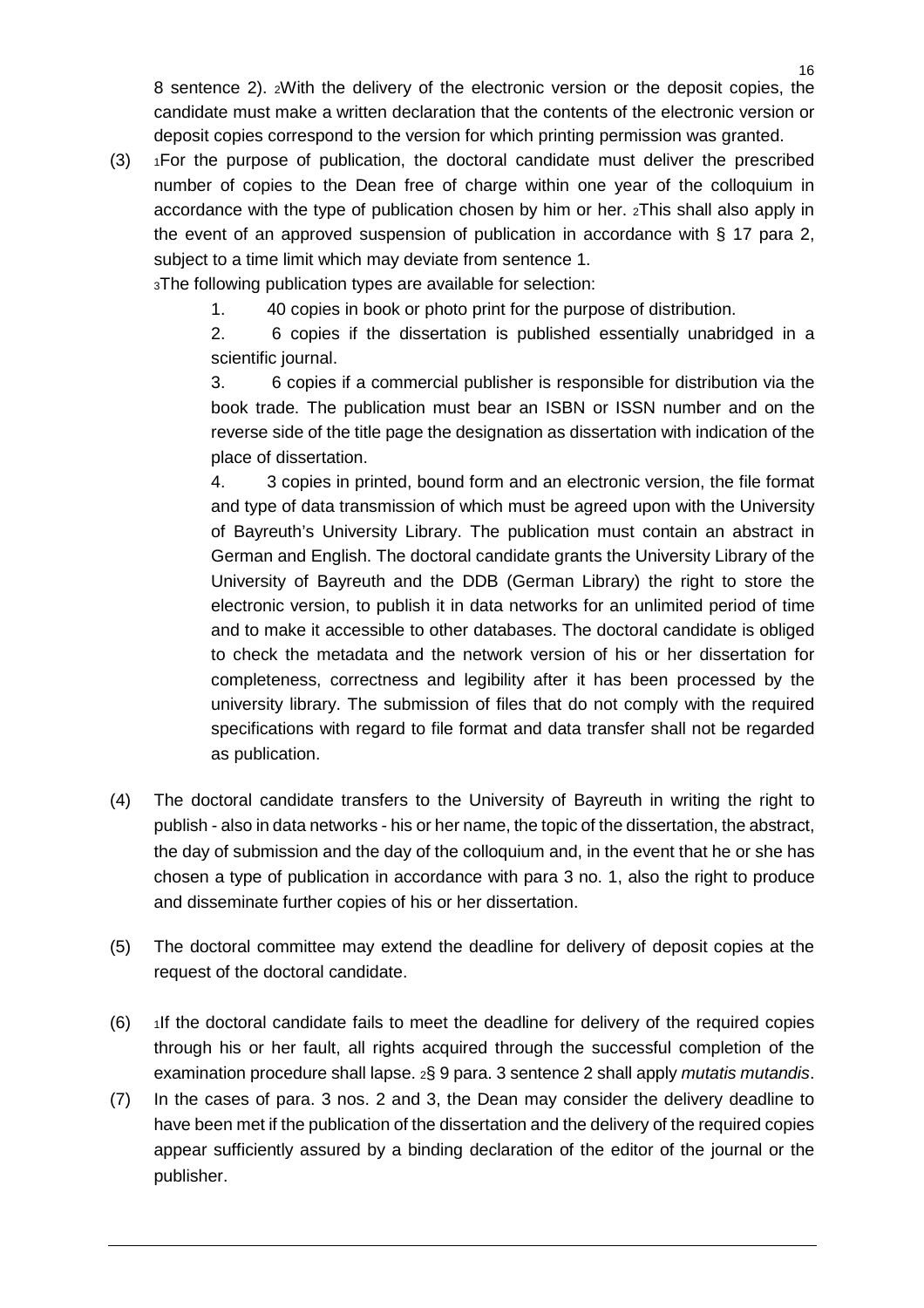### **Diploma and completion of the doctorate**

- (1) If the conditions mentioned in § 16 are met, the Faculty of Biology, Chemistry and Earth Sciences issues a diploma in the German language regarding the passing of the doctoral examination. 2In addition, an English translation will be issued.
- (2) If the content of the dissertation relates to a patent application, intended or already filed, or publication in an academic journal, the doctoral committee may, at the substantiated request of the candidate or supervisor, decide to delay the publication of the dissertation by up to two years without affecting completion of the doctorate.
- $(3)$  1The certificate confirms the successful doctorate and contains the following information - the name of the university and the faculty,
	- the first names and surnames of the graduate, date of birth, and place of birth,
	- the academic degree awarded,
	- the title of the dissertation,
	- the date of the colloquium,
	- the overall grade for the doctorate,
	- the name and signature of the President
	- of the University of Bayreuth and the Dean of the Faculty,
	- the seal of the University of Bayreuth.

2In the case of doctorates with universities of applied sciences/HAWs (§ 19), the certificate must also state the participating university of applied sciences. 3The date of the diploma is the date of the colloquium.

 $(4)$  1The diploma shall be handed over together with the English translation by the Dean. 2Upon delivery, the doctorate is completed and concluded; the doctoral candidate thereby acquires the right to bear the doctoral degree in accordance with § 1.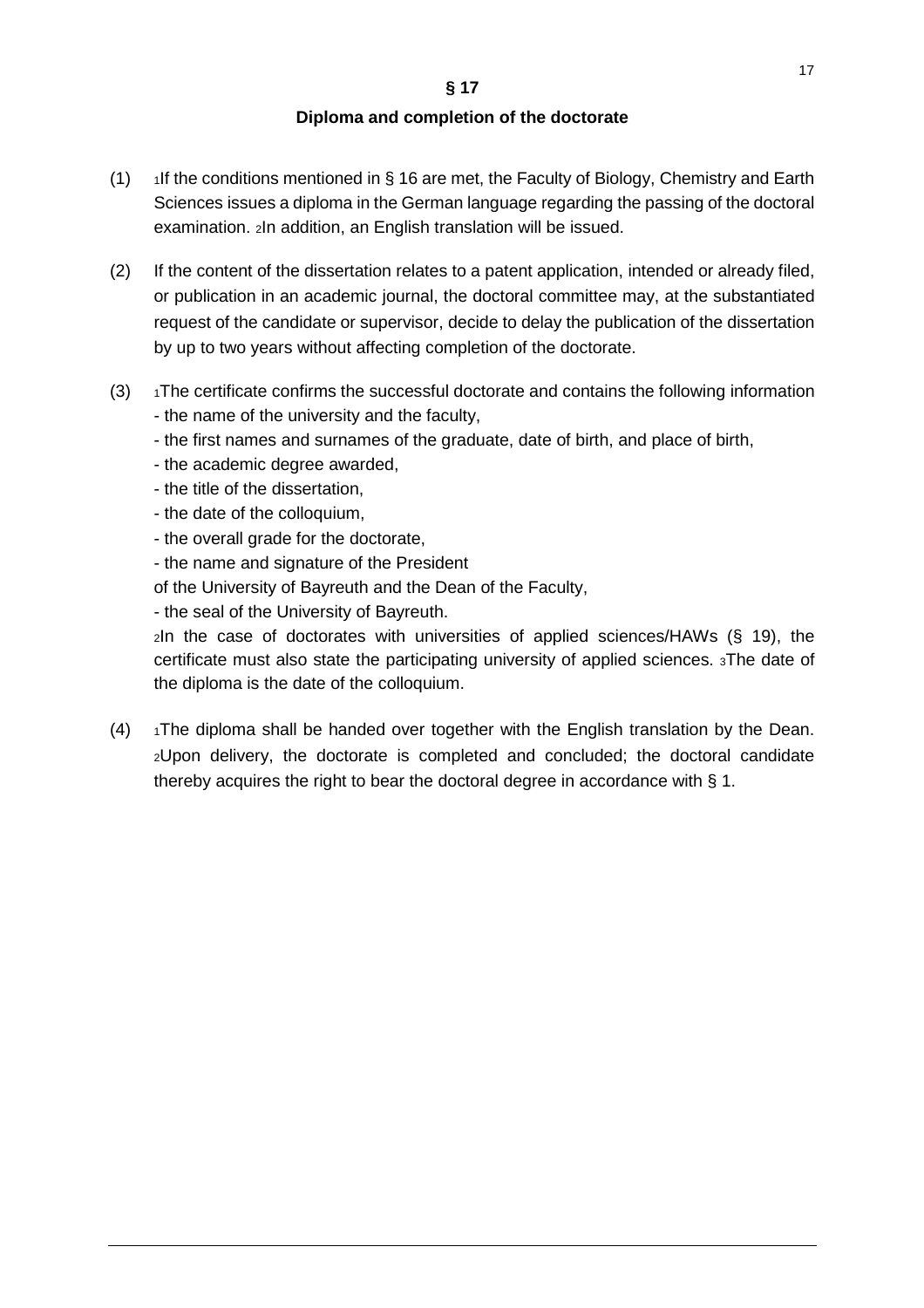### **Section III: Honorary Doctorate**

# **§ 18**

### **Honorary doctorate**

- $(1)$  1For exceptional scientific achievements the faculty can the award an honorary doctorate (Dr. rer. nat. h.c.). 2§ 1 para 1 sentences 2 and 3 shall apply accordingly. 3The honorary doctoral process must be initiated on a reasoned application by at least three instructors who are entitled to administer examinations. 4The application shall be addressed to the Dean.
- $(2)$  1The Faculty Council appoints at least two instructors authorised to examine to assess the exceptional scientific achievement of the person to be honoured. 2The application and the assessment must be submitted to the members of the Faculty Council and the extended doctoral committee. 3They may give a written opinion within one month.
- $(3)$  1 At the request of the extended doctoral committee, the Faculty Council makes a decision regarding the awarding of the honorary doctoral degree. 2The decision is made by evaluating the application and the assessments and the opinions submitted.
- $(4)$  1The President of the University of Bayreuth and the Dean of the Faculty of Biology, Chemistry and Earth Sciences complete the award of an honorary doctoral degree by presenting a diploma to the individual being honoured. 2In the diploma, the scientific achievement of the honoured person is to be commended.

## **Section IV: Cooperation with universities of applied sciences/ HAWs**

### **§ 19**

### **Cooperation with universities of applied sciences/HAWs**

<sup>1</sup>The Faculty of Biology, Chemistry and Earth Sciences enables the cooperative execution of doctorates with universities of applied sciences/HAWs as well as the execution of joint doctorates on the basis of the agreement of the Bavarian higher education institutions dated 19 October 2015 within the framework of the present doctoral regulations. 2The University of Bayreuth is in charge of cooperative doctorates and joint doctorates.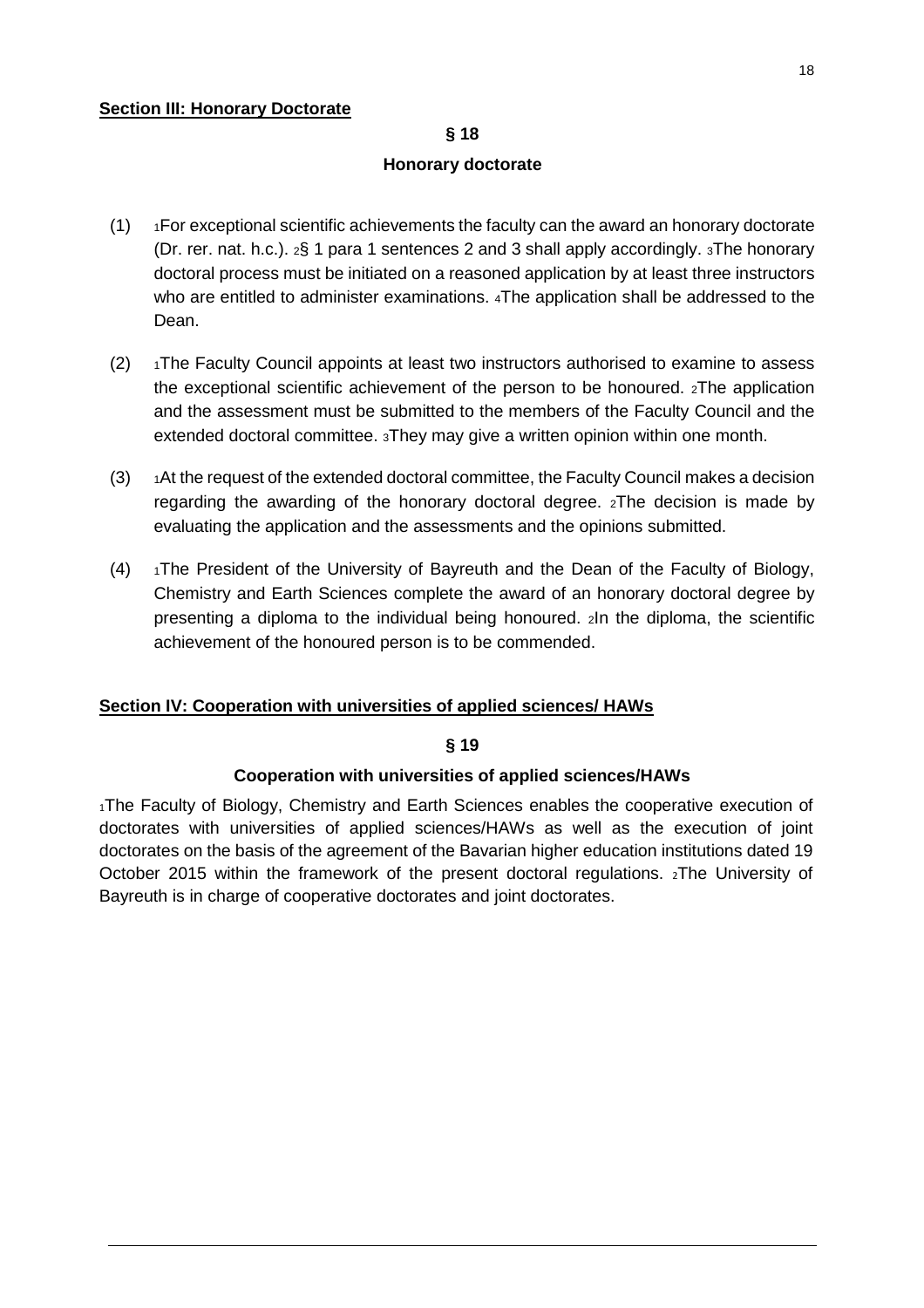### **§ 20**

### **General**

- $(1)$ <sup>1</sup>The doctoral degree may also be awarded within the framework of joint supervision with a foreign scientific institution (partner institution). <sup>2</sup>This presupposes that
	- 1. an agreement has been concluded with the partner institution, approved by the Dean and the doctoral committee, on the cross-border joint supervision of the doctorate,
	- 2. the partner institution has the right to award doctorates in accordance with its national legislation and the academic degree to be awarded should be recognised within the scope of the Higher Education Framework Act,
	- 3. the doctoral candidate fulfils the requirements for acceptance to doctoral studies and for admission to the doctoral examination process both in accordance with these doctoral regulations (§§ 4, 8, and 9) and the corresponding regulations of the partner institution.
- $(2)$ The dissertation shall be supervised jointly by a supervisor in accordance with § 7 para 1 and a member of the partner institution who is entitled to administer examinations in accordance with the provisions therein and may be submitted to the Faculty of Biology, Chemistry and Earth Sciences or to the partner institution.<sup>2</sup>The details of joint supervision are set out in the agreement pursuant to para 1 sentence 2 no. 1.<sup>3</sup>A dissertation that has already been submitted to one of the participating educational institutions and accepted or rejected prior to conclusion of an agreement pursuant to para 1 sentence 2 no. 1 may not be the subject of a joint doctoral examination process.
- (3) The grading of the doctoral work shall be carried out in accordance with the regulations of the institution to which the dissertation is submitted; the other institution shall determine the equivalent grades in accordance with its doctoral regulations.

# **§ 21 Examination process at the University of Bayreuth**

- $(1)$ <sup>1</sup>If the dissertation is to be submitted to the Faculty of Biology, Chemistry and Earth Sciences, §§ 11 and 12 shall apply to the dissertation and its evaluation.<sup>2</sup>As a rule, the supervisors of the dissertation pursuant to § 20 para. 2 sentence 1 shall be appointed as assessors.
- $(2)$ <sup>1</sup>If the dissertation is accepted in the process pursuant to  $\S$  12, it shall be forwarded to the partner institution for approval of the progress of the doctoral examination<sup>2</sup>lf the partner institution grants such consent, the oral examination shall take place in accordance with §§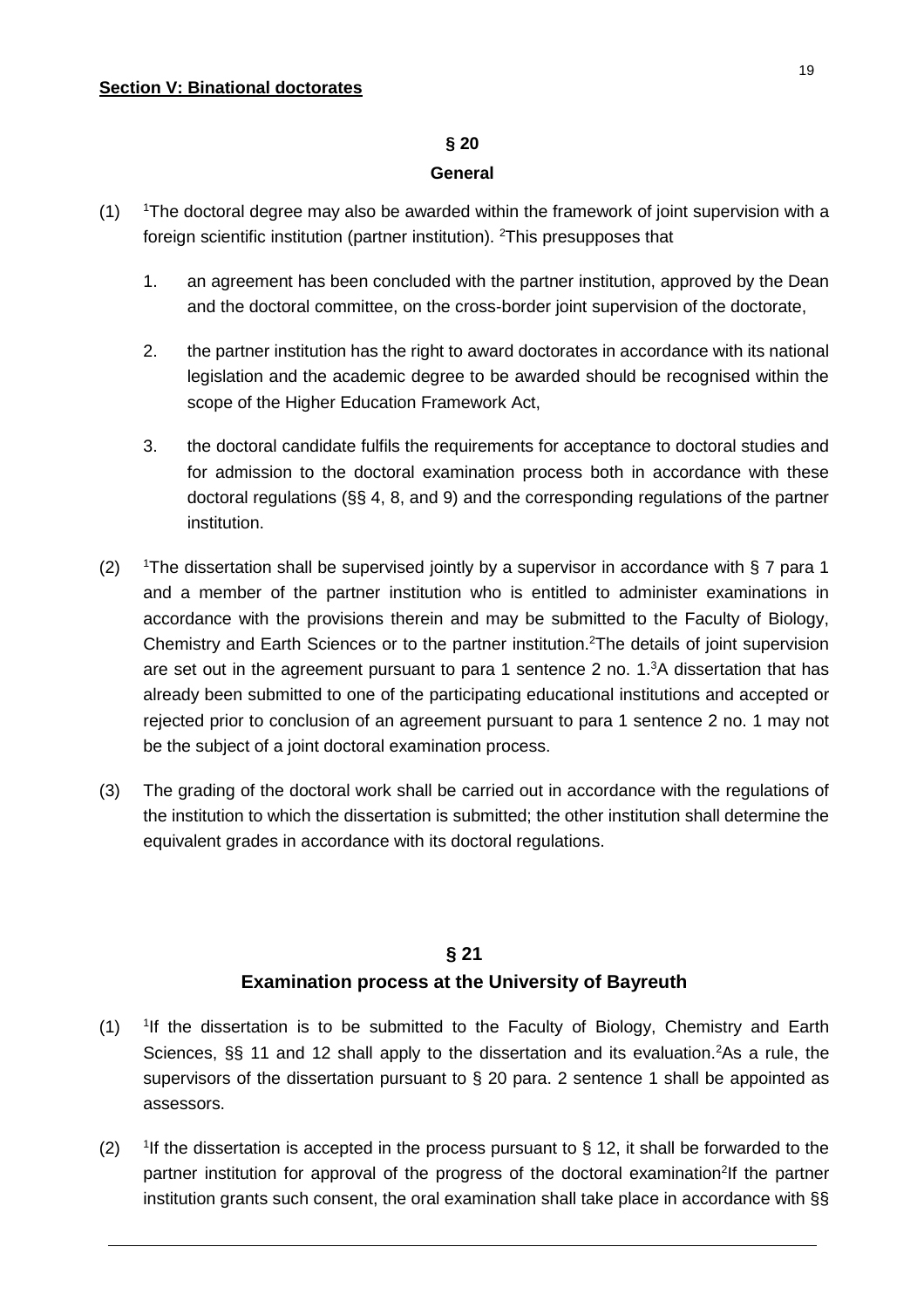13 and 14.<sup>3</sup> If the supervisor of the dissertation from the partner institution is not a member of the board of examiners pursuant to § 13 para 1 sentence 2 no. 2, his or her appointment as a member of the board of examiners or the alternate appointment of another member of the partner institution authorized to administer examinations pursuant to its provisions shall be provided for in the agreement pursuant to § 20 para 1 sentence 2 no 1.

- $(3)$ <sup>1</sup>If the dissertation has been accepted by the Faculty of Biology, Chemistry and Earth Sciences but the partner institution refuses to approve the progress of the examination, the joint process shall be terminated; the doctoral examination shall be continued in accordance with the provisions of these doctoral regulations. 2 Sentence 1 shall apply *mutatis mutandis* if the partner institution assigns a failing grade for the oral examination.
- (4) The publication of the dissertation and the delivery of the required copies shall be carried out in accordance with § 16 and the supplementary agreements made pursuant to § 20 para. 1 sentence 2 no. 1.

# **§ 22 Examination process at the partner institution**

- $(1)$  If the dissertation is to be submitted to the partner institution, the doctoral regulations of the partner institution shall apply to the examination process. 2The agreement pursuant to § 20 para 1 sentence 2 no. 1 shall provide for the appointment of the supervisor pursuant to § 20 para 2 sentence 1 from the Faculty of Biology, Chemistry and Earth Sciences or, insofar as this supervisor cannot be called upon, of another instructor from the Faculty of Biology, Chemistry and Earth Sciences who is authorized to administer examinations pursuant to these doctoral regulations, as an assessor to review the dissertation.
- $(2)$  1If the dissertation has been accepted by the partner institution, it shall be forwarded to the extended doctoral committee for approval of the progress of the examination. § 12 para 5 sentences 4 to 8 shall apply *mutatis mutandis*. 2If the Faculty of Biology, Chemistry and Earth Sciences gives its approval, the oral examination shall take place at the partner institution in accordance with the provisions there. 3The agreement pursuant to § 20 para 1 sentence 2 no. 1 shall stipulate that in this case the supervisor pursuant to § 20 para 2 sentence 1 from the Faculty of Biology, Chemistry and Earth Sciences or, if this is not possible, another instructor from the Faculty of Biology, Chemistry and Earth Sciences who is authorized to administer the oral examination in accordance with the present doctoral regulations must be a member of the board administering the oral examination as an examiner.
- $(3)$  1If the dissertation is accepted at the partner institution but the Faculty of Biology, Chemistry and Earth Sciences refuses to approve the progress of the examination, the joint process shall be terminated. 2The doctoral examination may be continued in accordance with the provisions of the partner institution. 3Sentences 1 and 2 shall apply *mutatis mutandis* if the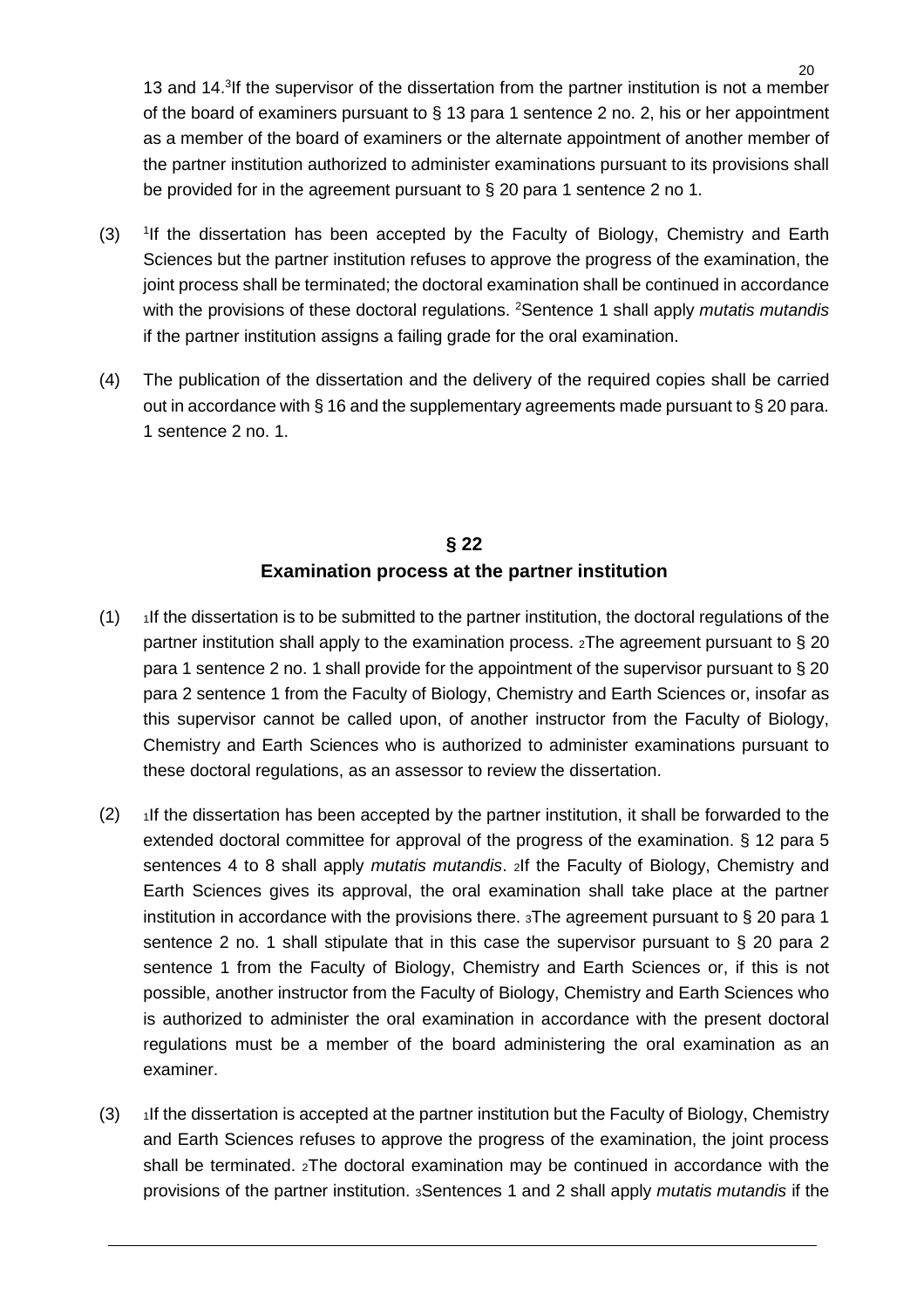Faculty of Biology, Chemistry and Earth Sciences assigns a failing grade for the oral examination.

 $(4)$  1For the publication of the dissertation and the delivery of the required copies, the provisions applicable to the partner institution shall apply.  $_2$ The agreement pursuant to § 20 para 1 sentence 2 no. 1 shall also specify the number of copies to be made available to the Faculty of Biology, Chemistry and Earth Sciences; alternatively, publication of the dissertation may be approved analogously to § 16 para 3 sentence 3 no. 1 to 4. 3In any case, one copy of the dissertation remains with the examination files. 4Printing of the doctoral certificate to be issued pursuant to § 23 shall be made contingent on the fulfilment of the delivery obligations.

## **§ 23**

### **Joint diploma**

- $(1)$  1After the successful completion of a joint doctoral examination process, the Faculty of Biology, Chemistry and Earth Sciences and the partner institution will issue a joint certificate of awarding the doctoral degree, from which it follows that the doctoral thesis was jointly supervised. 2The certificate shall bear the signatures and seals required in accordance with the provisions of the present doctoral regulations and those of the partner institution.
- (2) Individual certificates of the Faculty of Biology, Chemistry and Earth Sciences and the partner institution may be used instead of a joint certificate as long as they clearly show that both certificates together constitute a joint doctoral certificate.
- (3) The joint doctoral certificate shall state that the doctoral candidate is entitled to hold a doctoral degree in Germany in accordance with § 1 para 1 and to bear the doctoral degree awarded there in the foreign country.
- $(4)$  1 Further details on the form of the diploma shall be governed by the agreement in accordance with § 20 para 1 sentence 2 no. 1. 2It shall also contain the equivalence of grades. 3The equivalent foreign grade with the corresponding designation shall be provided on the joint doctoral certificate.

### **Section VI: Additional regulations, coming into effect, and transitional provisions**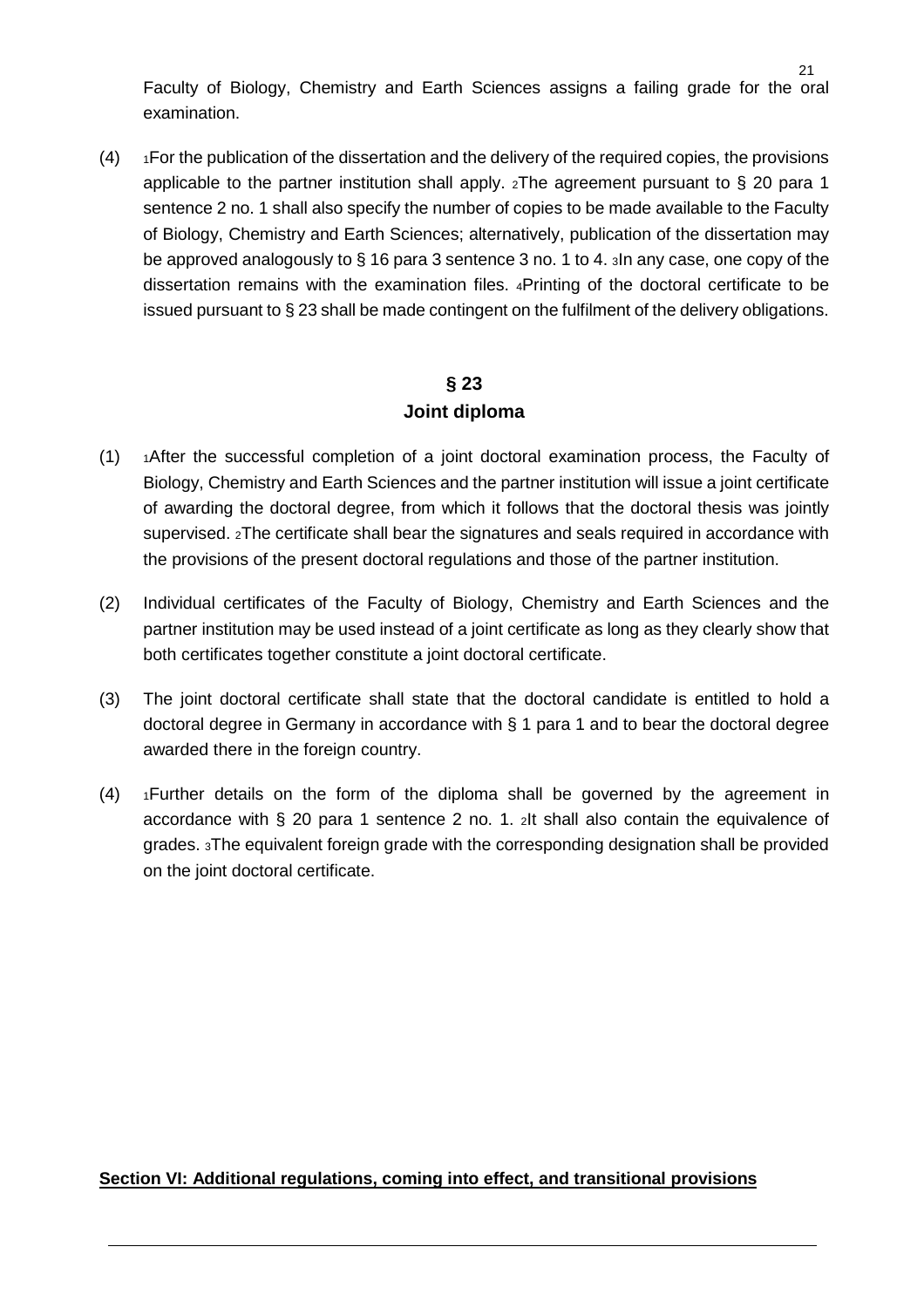## **§ 24 Invalidity of the doctorate**

- $(1)$  1If it is established prior to issuing the certificate that the doctoral candidate is quilty of deception during his or her doctorate, the Dean declares all previously acquired entitlements invalid and discontinues the process. 2The Dean shall obtain the opinion of the doctoral committee before making such a decision.
- $(2)$  1If the deception or other unlawfulness only becomes known after the certificate has been handed over, the Dean may subsequently declare the doctoral examination to be failed. 2The Dean shall obtain the opinion of the doctoral committee before making such a decision. 3The withdrawal of the doctorate is governed by the statutory provisions (article 48 BayVwVfG - as amended). 4The person concerned must be given the opportunity to make a statement before the decision is taken (Art. 28 BayVwVfG). 5With regard to the certainty, form, and justification of the decision, the provisions on the creation of administrative acts (article 35 ff. BayVwVfG) must be observed.
- $(3)$  If scientific misconduct is suspected, the Dean and the doctoral committee shall, as a matter of principle, not take a joint decision until the Academic Self-Regulation Committee has submitted its report. 2If, in special cases, the Dean and the doctoral committee have already decided in advance, the further consideration by the Academic Self-Regulation Committee remains unaffected. 3A declared waiver of the doctoral degree has no influence on the initiation and progress of the process according to sentences 1 and 2.
- (4) In the event of failure to pass the doctoral examination in accordance with para 2 sentence 1, the doctoral certificate shall be withdrawn.
- (5) Otherwise, withdrawal of the doctorate is governed by article 69 BayHSchG in conjunction with the relevant provisions of the BayVwVfG.

# **§ 25 Inspection of records**

1On completion of the doctorate, the doctoral candidate may inspect the doctoral documents. 2The Dean shall determine the place and time of inspection. 3The application must be submitted to the Dean within one month of completing the doctorate. 4In these and other cases in which a request for inspection is made, the inspection procedure is governed by article 29 ff. BayVwVfG.

## **§ 26**

## **Consideration of special life situations**

 $(1)$  1On request for deadlines and dates the use of protection periods of §§ 3, 4, 6 and 8 of the law on the protection of working mothers (Maternity Protection Act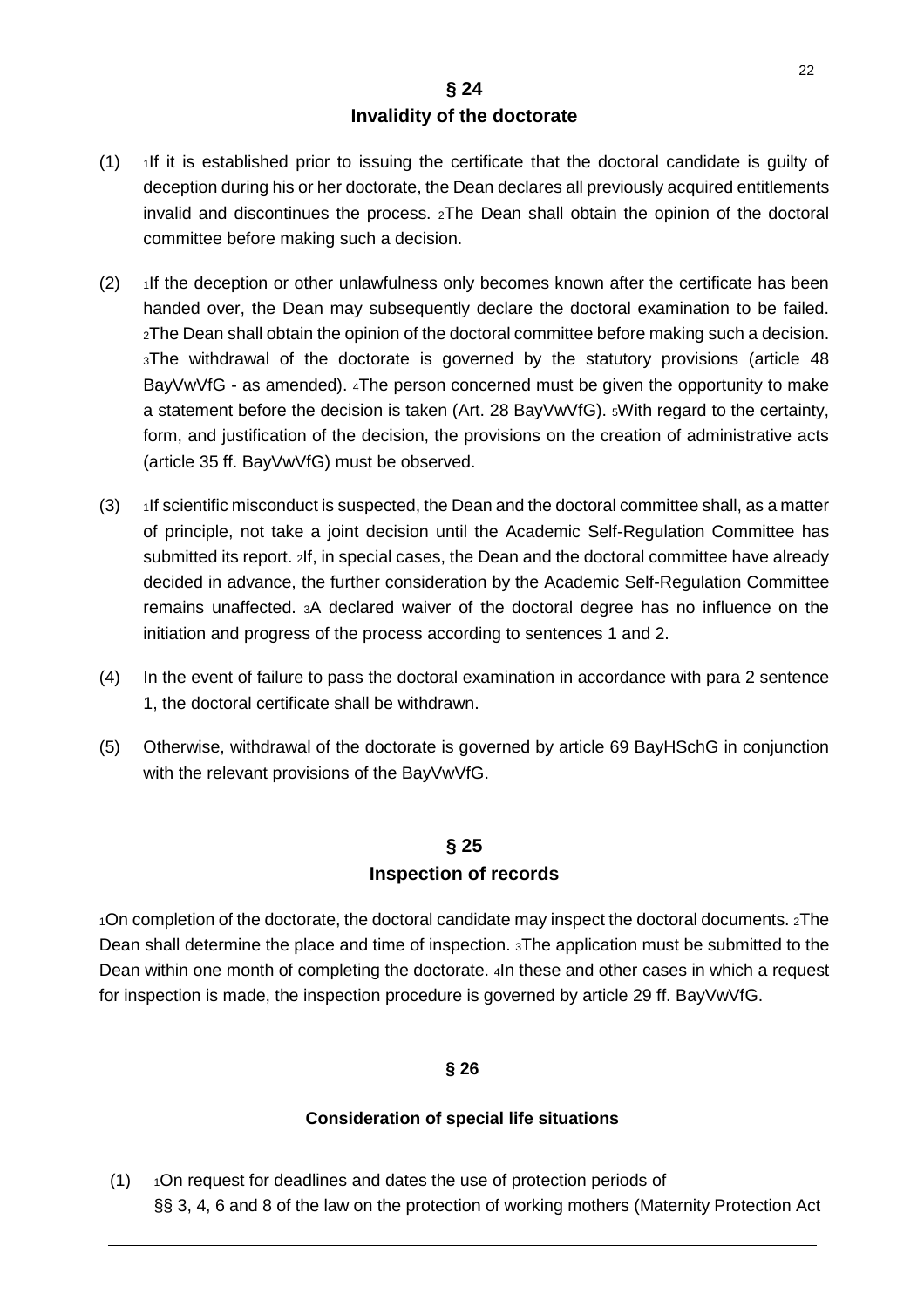- MuSchG) from 20 June 2002 (Federal Law Gazette I p. 2318) in the currently applicable version, the legal periods of parental leave (Federal Parent Money and Parent Time Law – BEEG) from 5 December 2006 (Federal Law Gazette I p. 2748) in the current applicable version as well as the periods for the care of a close relative in the sense of § 7 para. 3 of the law regarding care time (Home Care Leave Act – PflegeZG) from 28 May 2008 (Federal Law Gazette I pps. 874, 896) in the current applicable version, the person in need of care is described in §§ 14, 15 of the eleventh book of social code (SGB XI) from 26 May 1994 (Federal law Gazette I, pp. 1014, 1015) in the applicable version are to be ensured. 2The relevant documents are to be presented; changes in the conditions are to be communicated immediately.

 $(2)$  1In the calculation of periods, intervals during which the doctoral project cannot, or only to a very limited extent, be worked on, for reasons beyond the candidate's control will not count. 2 The relevant documents are to be presented; in the case of illness, medical certificates are to be submitted. 3Changes in conditions are to be communicated immediately.

## **§ 27 Consideration of the special needs of disabled persons**

1In order to safeguard their equal opportunities, due regard is to be given to the special situation of disabled candidates. 2The dean in consultation with the doctoral committee decides, upon written request of the candidate, according to the severity of the disability, in what form a disabled candidate undergoes examination or is granted a working time extension. 3Proof of disability with regard to examination is to be submitted by the candidates in the form of a medical certificate which indicates that he is unable, because of a prolonged or permanent disability, to take the examination wholly or partially in the normal form. 4The application must accompany the application for admission to a doctorate; if the application is submitted later, it only applies for future examinations.

## **§ 28**

### **Coming into effect, transitional provisions**

(1) The present doctoral regulations shall enter into force on 16 September 2017; at the same time, the doctoral regulations of the Faculty of Biology, Chemistry and Earth Sciences of 5 August 2013, as amended by the statutes of 25 July 2014, shall cease to apply.

(2) For doctoral candidates who have already received a confirmation of supervision prior to these doctoral regulations coming into force, the provisions of these regulations shall apply subject to the proviso that the prerequisites pursuant to  $\S$  4 para 1 numbers 1, 2, 4, and 5 are to be evidenced at the latest with the application for admission to the doctoral examination process pursuant to § 8.

Issued on the basis of the resolution of the University of Bayreuth's Senate dated 24 May